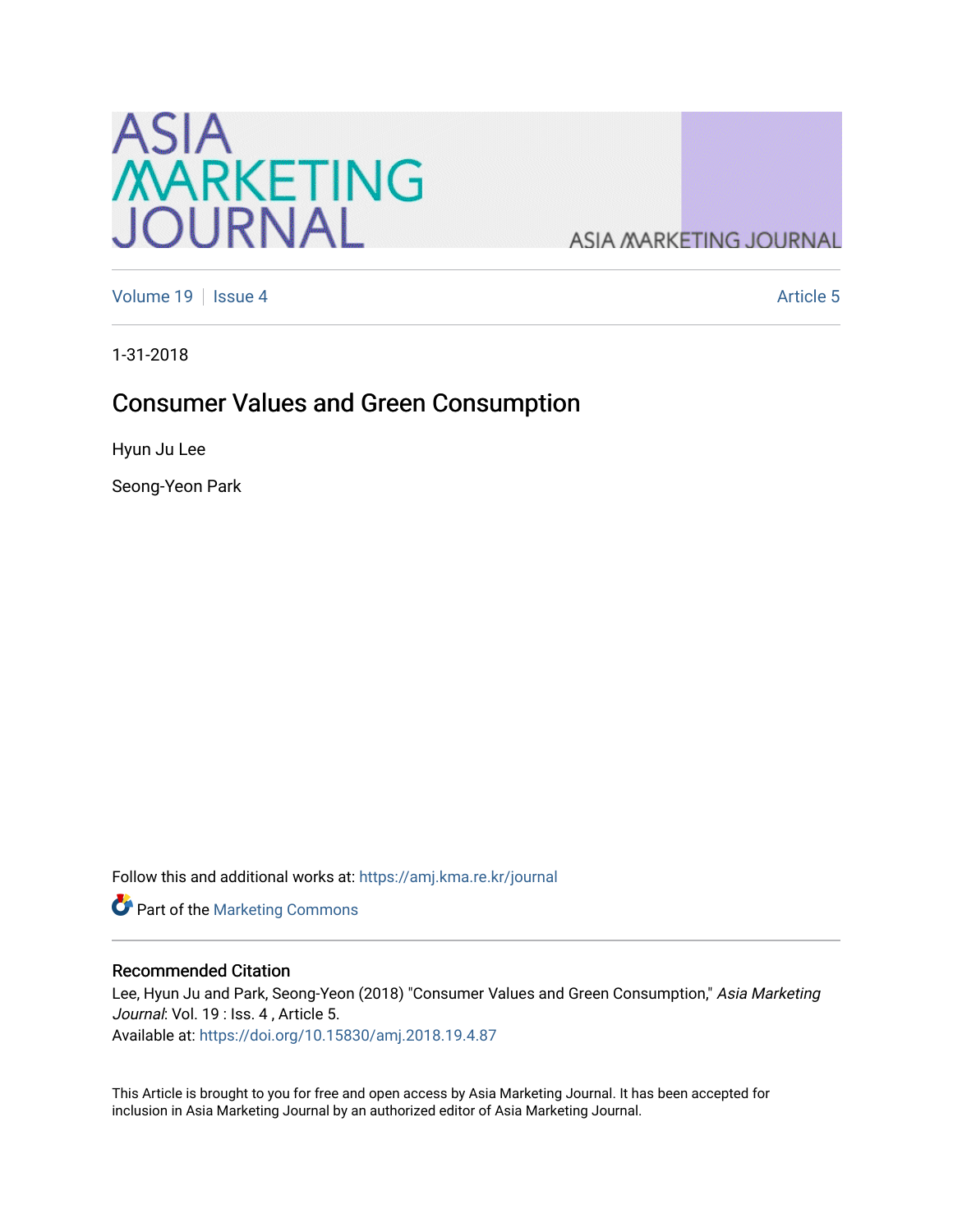# Consumer Values and Green Consumption: Implications for Marketing Strategy and Environmental Policy

Hyun Ju Lee\* Seong-Yeon Park\*\*

The objective of this study is to find the effects of consumer values on eco-friendly buying behavior. This study examines environmental attitudes and involvement as moderating variables to explain eco-friendly buying behavior of consumers. Hypotheses were developed based on Focus Group Interviews, Depth Interviews, and literature reviews. To test such hypotheses, questionnaires were distributed and collected among female adults aged 18 or above, and who are either office workers or housewives.

The analysis results show that personal values, sociocultural values, and values related to ecofriendly products affect consumers in their eco-friendly buying behavior. Among those values, concern about safety and health, eco-friendly culture and trend, willingness to pay price premiums and functional effects of eco-friendly products have significant effects on eco-friendly buying behavior. Reflecting these results, business marketers must appeal to consumers with more focus on safety and health, perceived consumer effectiveness, self-monitoring, eco-friendly culture and trend, media exposure, willingness to pay price premiums, design excellence and functional effects, to implement marketing communication strategies accordingly.

Key words: Consumer Value, Environmental Attitude, Environmental Involvement, Perceived Consumer Effectiveness, Eco-Friendly Buying Behavior

# Ⅰ. Introduction

The global attention is focused on environmental problems with the acceleration of indiscreet consumption of resources and environmental disruption in the name of growth and development. The rapid yet negative environmental and climate changes are on the verge of directly affecting the humanity. The current status of environmental

<sup>\*</sup> Ph.D. Lecturer School of Business Ewha Womans University (bag061@naver.com)

<sup>\*\*</sup> Ph.D. Professor of Marketing School of Business Ewha Womans University (sypark@ewha.ac.kr), Corresponding author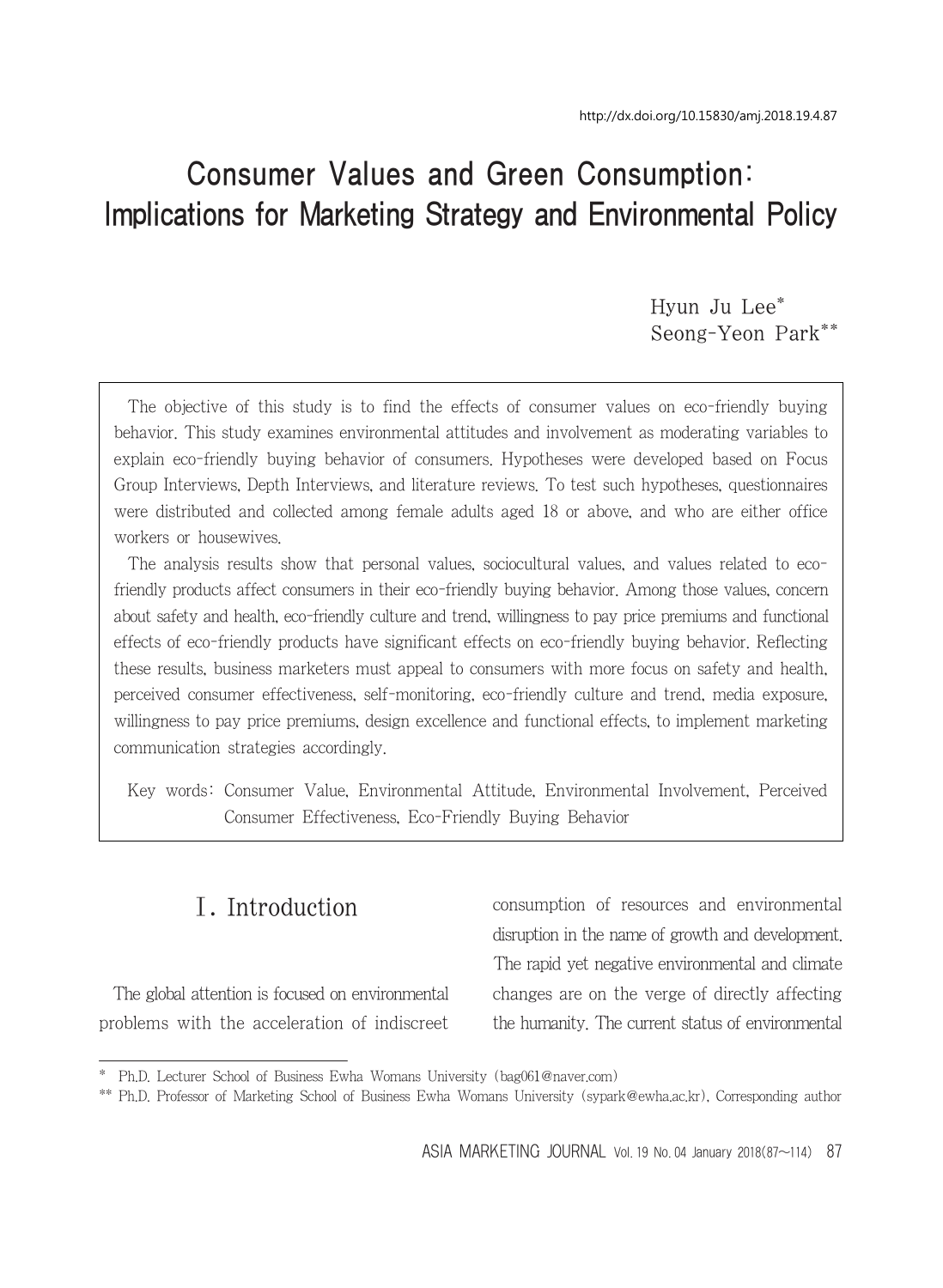problems is so severe that it can threaten the survival of mankind, and the people from all over the world seem to have felt the need to solve such problems.

According to PR newswire in 2015, a greater number of consumers expressed their willingness to live more environment-friendly compared to the previous year. However, 60% of consumers who are willing to purchase green products mentioned that they would purchase green products only if their price is cheaper than that of the regular products. 71% of Americans responded that they consider the environment when they purchase goods, and 90% responded that they are aware of their responsibility for caring the environment. Yet, only 30% of the respondents actually purchased green products and 42% discarded goods in an environmentfriendly way. This might reflect that government's good environment policies and investment do not necessarily result in efficiency as long as consumers, who are the subject of the actions, do not practice such behaviors.

Why does this happen? Why do consumers respond that they would preferentially consume eco-friendly products but do not put it into action? This study begins from this question. The perception of consumers toward ecofriendly products is noteworthy for firms as it may be the core in creating new markets and for governments as it may promote participation from the public. Whereas attitudes and morality of both firms and governments regarding ecofriendliness remained rather passive and conventional in the past, consolidation of competitive power through eco-friendly policies and investment is now highly emphasized these days.

Only firms and governments that preferentially secure technology development and production that is environment-friendly can achieve sustained growth and development. To this end, firms and governments must understand the value of eco-friendly consumption of consumers. Moreover, they must accept the change in consumer perception and focus on its psychological phenomenon in order to reflect it on their corporate activities and environment policies.

However, many studies on eco-friendly buying behavior mostly deal with the demographic characteristics of consumers (Schultz & Oskamp, 1996; Vining & Ebreo, 1990), or fragmentary psychological features of consumers (Soyez, 2012; Qader & Zainuddin, 2011), with insufficient research on what psychological features of consumers actually lead to eco-friendly consumption. Furthermore, research on the values that consumers consider important or on the social values in eco-friendly buying behavior is close to nonexistent.

Therefore, the objective of this study is to find how consumer value affects eco-friendly buying behavior. Moreover, this study will also examine environmental attitudes and involvement as moderating variables to explain eco-friendly buying behavior of consumers.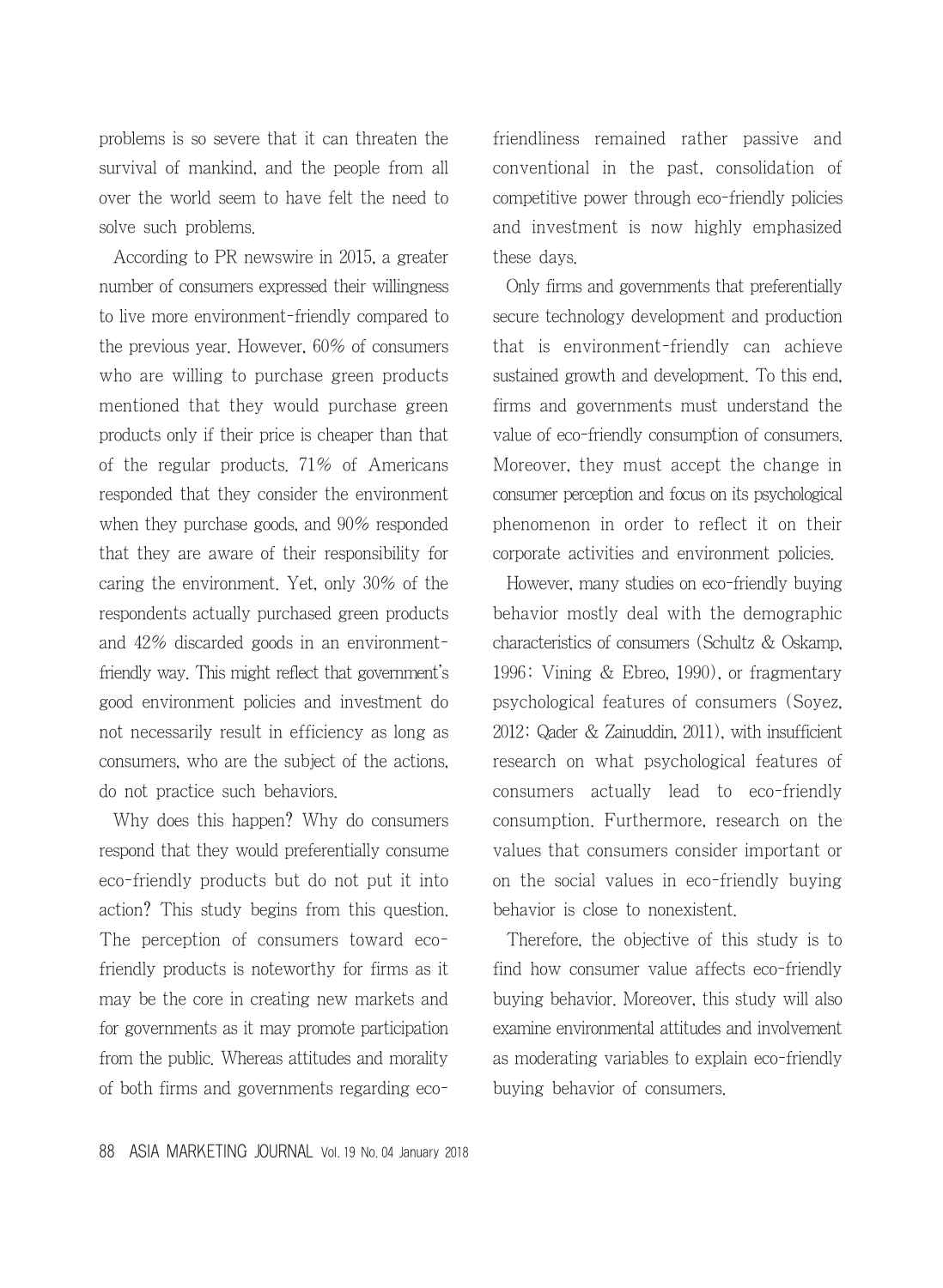### Ⅱ. Literature review

### 2.1 Research on personal values of consumers

#### 2.1.1 Concern about safety and health

Concern about safety and health indicates the level of concern of consumers in the quality of life and health issues for humans and nonhumans (Qader & Zainuddin, 2011). Many people agree that the environment is important and know how to act in order to preserve it, but most of them cannot actually put their thoughts into practice because they must give up 'something' important for them (Schultz, 2001). In other words, the more value an individual places in what he or she must give up for eco-friendly behavior, the more it will be difficult to practice such behavior.

Among many variables affecting attitudes toward the environment, there are consumer concerns and anxiety about the environment changing for the worse (Dunlap & Scarce, 1991). Wall (1995) views concern about safety and health as the most powerful predictor for attitude and behavior. Rundmo (1999) studied how consumer perception on risk affects attitude toward health and environmental concern and behavior. The results show that attitude toward health is associated with health related behaviors, and that environmental concern affects environmental behavior.

#### 2.1.2 Perceived consumer effectiveness

Perceived consumer effectiveness is a highly useful psychological variable that measures beliefs in the outcomes of individual behaviors. Moreover, perceived consumer effectiveness has been studied as a preceding variable of ecofriendly behavior, and is known to have the greatest explanatory power, while also serving as a variable that explains how it affects consumer behavior (Roberts, 1996; Webster & Frederick, 1975; Straughan & Roberts, 1999). This suggests that consumers who have high perceived consumer effectiveness have more eco-friendly attitudes and are more likely to do eco-friendly behavior than those who do not.

#### 2.1.3 Self-monitoring

The outcomes of behaviors related to the environment affect not only the main agents themselves but also the entire society, and thus it is likely that they are determined by the surrounding circumstances or influence of others rather than one's own beliefs. It is necessary to pay attention to self-monitoring as an individual feature affected by such external situation.

People with high self-monitoring control their behaviors based on contextual information rather than internal information they have, and thus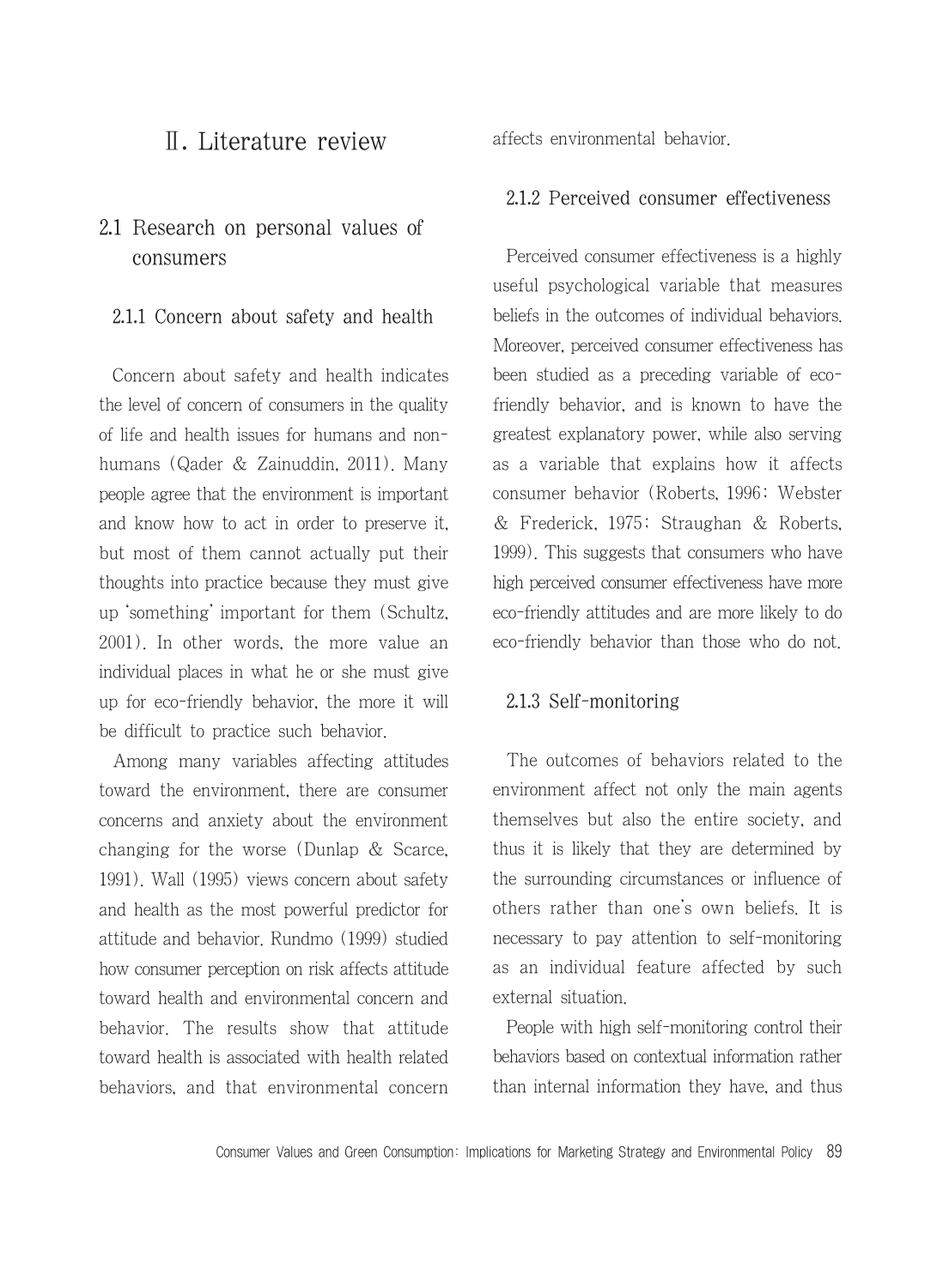in assessing social appropriacy of their behaviors, they consider their relationship with others as well as information on surrounding circumstances to act accordingly. On the other hand, people with low self-monitoring make decisions based on only internal information they have, without considering other clues (Snyder, 1979).

Considering the aforementioned attributes of self-monitoring, it can be explained that selfmonitoring affects various consumer behaviors and changes the unique behaviors of individuals under the influence of others and external circumstances (Sherman & Fazio, 1983).

### 2.2 Research on sociocultural values of consumers

#### 2.2.1 Eco-friendly culture and trend

Eco-friendly buying behavior is simultaneously affected by not only personal values and psychological factors of consumers but also social values and other related factors.

Consumer culture and trend are concepts used to refer to the constant tendency of consumer behaviors or related attitudes (Kim, 2010). If many people are engaged in the same behavior, we call it a trend. Consumer culture is a subdomain of culture, indicating not only consumption-related behaviors but also knowledge, attitudes, beliefs, values and norms that are internalized by consumers and dominate consumer life (Heo et al., 2006). Peter & Olson (2008)

argue that consumer culture and trend affect each other.

Consumer culture and trend have great significance in that they show the consumer trend of a society as well as what kind of consumption is valued by consumers. However, none of the previous studies on eco-friendly buying behavior analyzed the effects of ecofriendly consumer culture and trend on such behavior.

#### 2.2.2 Media exposure

Recently, concern about eco-friendly consumption is increasing worldwide. Yet consumers will only show concern once they perceive the importance of eco-friendly consumption and decide that it is an important piece of information for them. Then how can the importance of ecofriendly consumption be conveyed to consumers? One of the answers could be that it should be mediated by all kinds of media.

As environmental pollution is recently becoming more severe, many broadcasting programs such as documentaries about the environment or related commercials are being aired. Broadcasting programs or commercials about eco-friendly consumption and environmental problems, as suggested by Lowe & Morrison (1984), are highly emotional and moral, conveying powerful cultural symbols.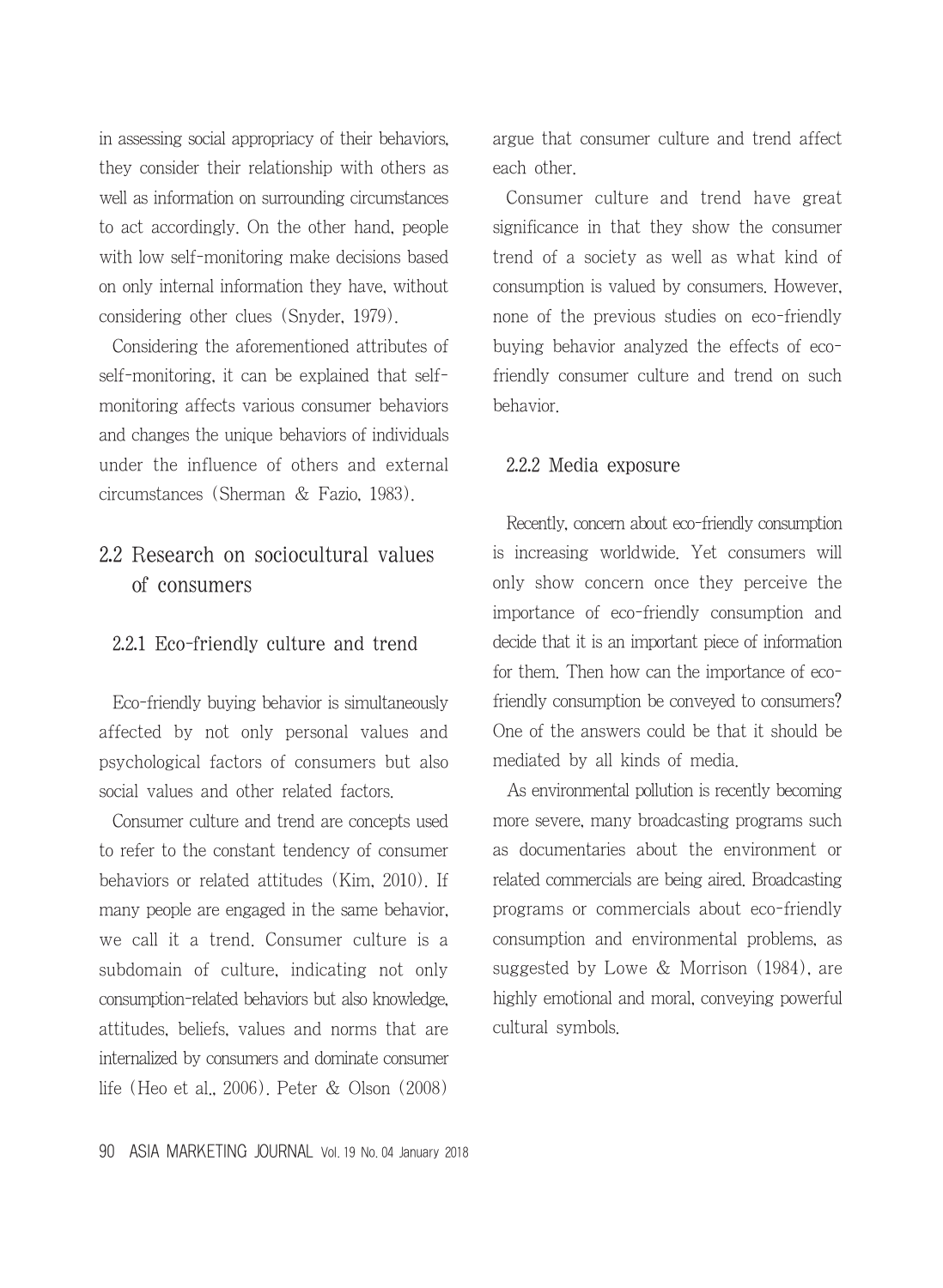### 2.3 Research on values related to eco-friendly products

### 2.3.1 Willingness to pay price premiums for eco-friendly products

One of the attributes of eco-friendly products is that they are generally more expensive. For consumers, having to pay a price premium in buying eco-friendly products may discourage their buying decisions. Price premium is "price difference that can be accepted by consumers when purchasing a product compared to other products of the same kind" (Kim, 2011).

Many previous studies on eco-friendliness have been investigating how consumers accept the fact that eco-friendly products are more expensive than ordinary products and are willing to pay the price (Harris & Freeman, 2008; Gam et al. 2010). Guagnano (2001) reveals that 86% of 367 consumers in the U.S. are willing to pay the price premium for kitchen products made of recycled materials. Maguire et al. (2004) analyzed that consumers are willing to pay at least 22% more price premium for organic foods instead of regular baby foods.

### 2.3.2 Design excellence and functional effects of eco-friendly products

Like ordinary products, consumer perception of quality may be an important factor in buying decision for eco-friendly products as well. Perceived quality including design and functional effects refers to the level of general quality of specific products perceived by consumers. Garvin (1987) defines perceived quality as subjective quality felt by individual consumers in terms of indirect assessment through brand, product image and advertising. Studies on perception of product quality had initially focused on assessment of product attributes, but later, many studies explained various aspects of buying decision and brand response. Accordingly, perceived quality includes not only just functional attributes but also judgment made by consumers about the overall superiority of the product formed in their minds (Zeithaml, 1988).

#### 2.4 Research on environmental attitudes

Many researchers use environmental concerns and environmental attitudes as synonyms (Van Liere & Dunlap, 1981), but also as different meanings (Stern & Dietz, 1994; Schultz et al., 2004). Environmental concern refers to a more general attitude, while environmental attitude is used as a more psychological term (Bamberg, 2003). However, to define environmental attitudes linked to eco-friendly behavior, the simple perspective of like/dislike or positive/negative is not enough for measuring the current environmental attitudes.

Therefore, it is necessary to examine the 'New Ecological Paradigm (NEP)', which is a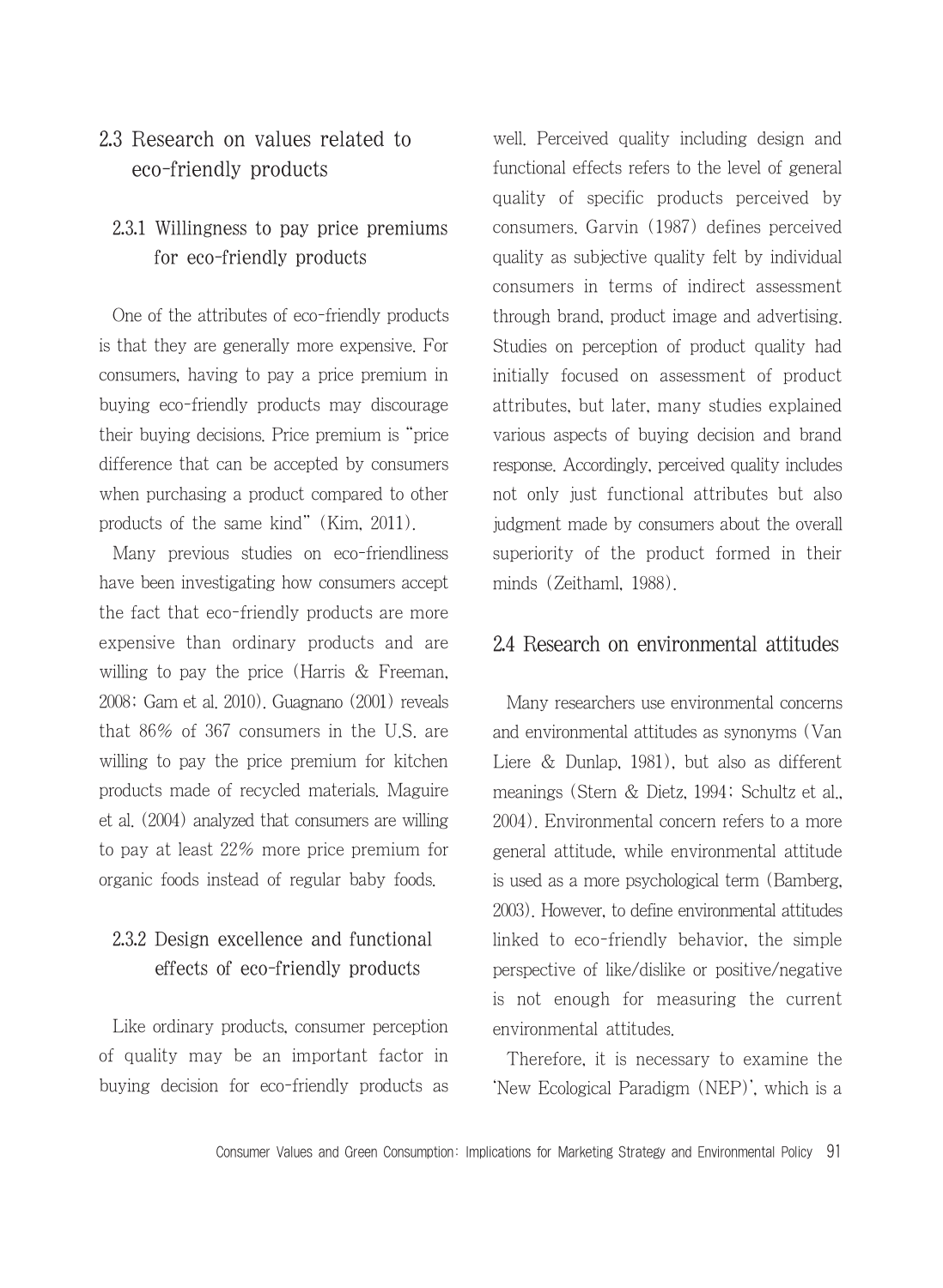concept widely used to measure environmental attitudes. The NEP was developed to more accurately describe beliefs about the environment (Dunlap & Van Liere, 1978; Dunlap et al., 2000). Accordingly, this study defines environmental attitudes as an individual's perception on the environmental situation currently faced by the human race, and uses the NEP to measure them.

### 2.5 Research on environmental involvement

Environmental involvement refers to an emotion related to belief about environmental protection (Schultz et al., 2004). Grunert (1993) reveals that people with high emotional involvement in the environment tend to purchase organic products more often. In addition, Bang et al. (2000) prove that people more emotionally involved with environmental topics are willing to pay more in renewable energy than others. Applying this to eco-friendly consumption, it can be predicted that emotional involvement is an important determinant for eco-friendly buying behavior such as purchasing of organic products (Grunert 1993). Based on a study conducted among teenagers in Hong Kong, Lee (2011) also suggests that environmental involvement acts as a predictor that affects eco-friendly buying behavior.

However, research on environmental involvement is close to nonexistent and there has been a lack of consensus on which role it actually plays. Therefore, this study aims to examine how environmental attitudes and involvement moderate eco-friendly buying behavior that is influenced by personal values, sociocultural values, and values related to eco-friendly products.

### 2.6 Research on eco-friendly buying behavior

Previous studies on eco-friendly consumers can be classified into demographic, sociological and psychological characteristics. First, studies that examine eco-friendly consumers with demographic characteristics trace back to the early 1970s. Anderson & Cunningham (1972) are pioneers of research on consumers with social responsibility. Their research findings suggest that consumers with social responsibility are women with a high level of social consciousness in early middle age, who are well educated and have a social status above average.

However, mixed results began to appear as research proceeded. Reizenstein et al. (1974) propose that only men are willing to pay for the costs necessary in reducing air pollution. Balderjahn (1988) reports that the relationship between environmentally conscious attitude and the use of products that do not cause environmental pollution appears to be stronger in men than women.

Studies conducted after the 2000s examine consumers in the U.S., and report that ecofriendly consumers are generally young women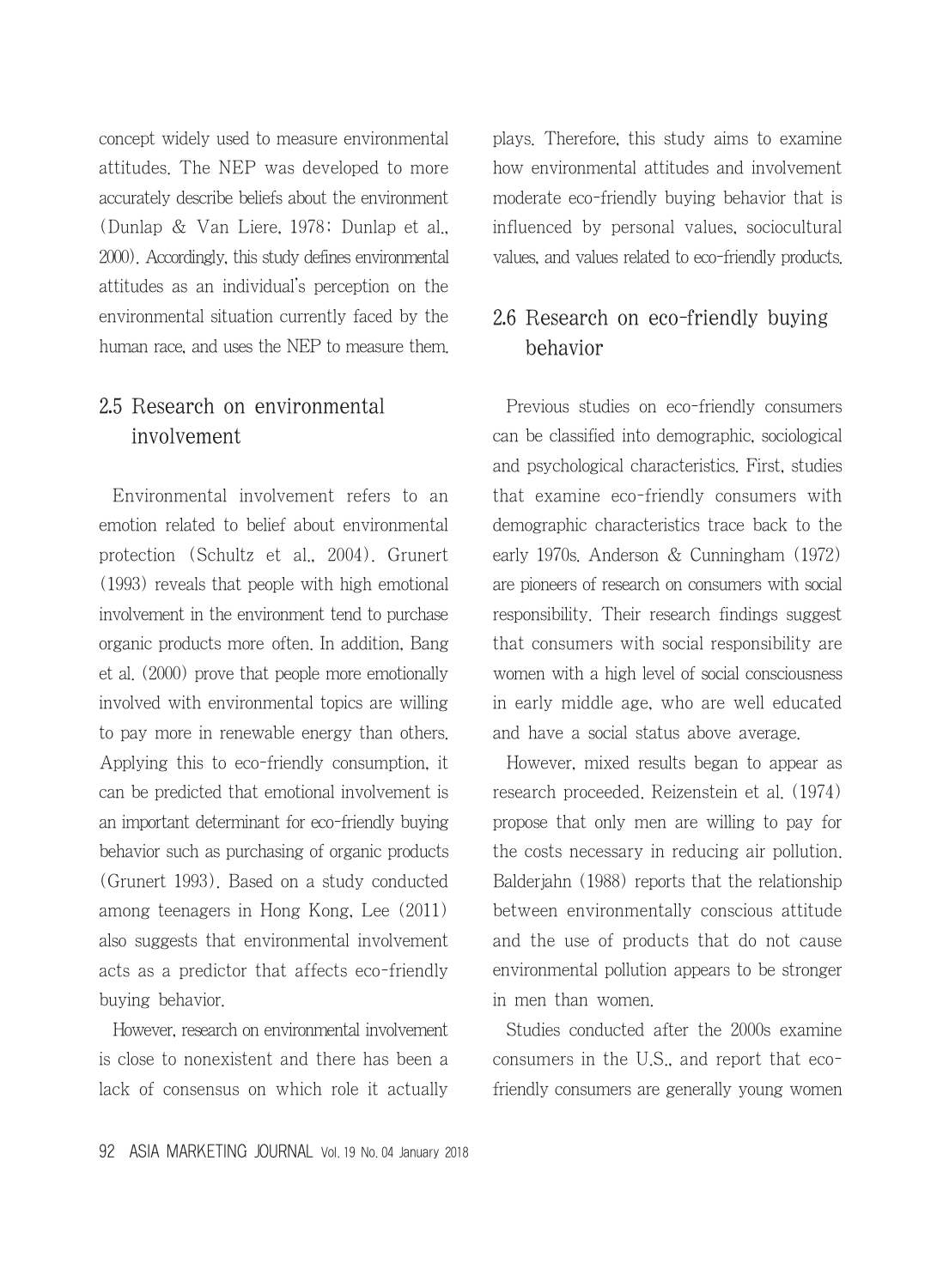that are relatively wealthy and well educated (Thogersen &Olander, 2006; Zelezny, Chua, & Aldrich, 2000). However, some studies failed to prove the significant correlation despite the assumption that men may be more eco-friendly since they are more political than women and tend to participate more in community activities (Gamba and Oskamp 1994; Valle Reis, Menezes and Rebelo 2004). As such, studies on the relationship between gender and eco-friendly consumers provide inconsistent results.

Studies on the relationship between age and eco-friendly behavior also show conflicting results. Some studies revealed that there is no significant correlation between the two variables (Oskamp, Harrington, Edward, Sherwood, Okuda and Swanson 1991; Valle et al. 2004), while others argue that older age leads to more eco-friendly behavior (Lansana 1992; Ewert and Baker 2001). Furthermore, studies on the relevance between education level and ecofriendly behavior are divided into studies showing no significant correlation between the two variables (Gamba and Oskamp 1994; Valle et al. 2004) and studies showing positive correlation (Jacobs et al. 1984; Owens, Dickerson and Macintosh 2000).

Considering these studies, there is a need for extensive research on personal values of consumers within a sociocultural framework, away from the basic research on demographic characteristics with regard to eco-friendly buying behavior. However, there is no research that applied an integrated and extensive framework regarding eco-friendly buying behavior. Therefore, this study will raise questions in this perspective and verify them through quantitative research based on the qualitative research by Lee & Park (2013).

### Ⅲ. Research model and hypotheses

#### 3.1 Research model

This study examines how personal values, sociocultural values and values related to ecofriendly products affect eco-friendly buying behavior, and empirically clarifies what moderating effects environmental attitudes and involvement have. To achieve the goal of this study, a research model shown in <Figure 1> was developed based on various grounds obtained from literature review, focusing on the concept deducted from qualitative research by Lee & Park (2013).

#### 3.2 Research hypotheses

3.2.1 Effects of personal values of consumers (concern about safety and health, perceived consumer effectiveness, self-monitoring) on eco-friendly buying behavior

Among personal values of consumers affecting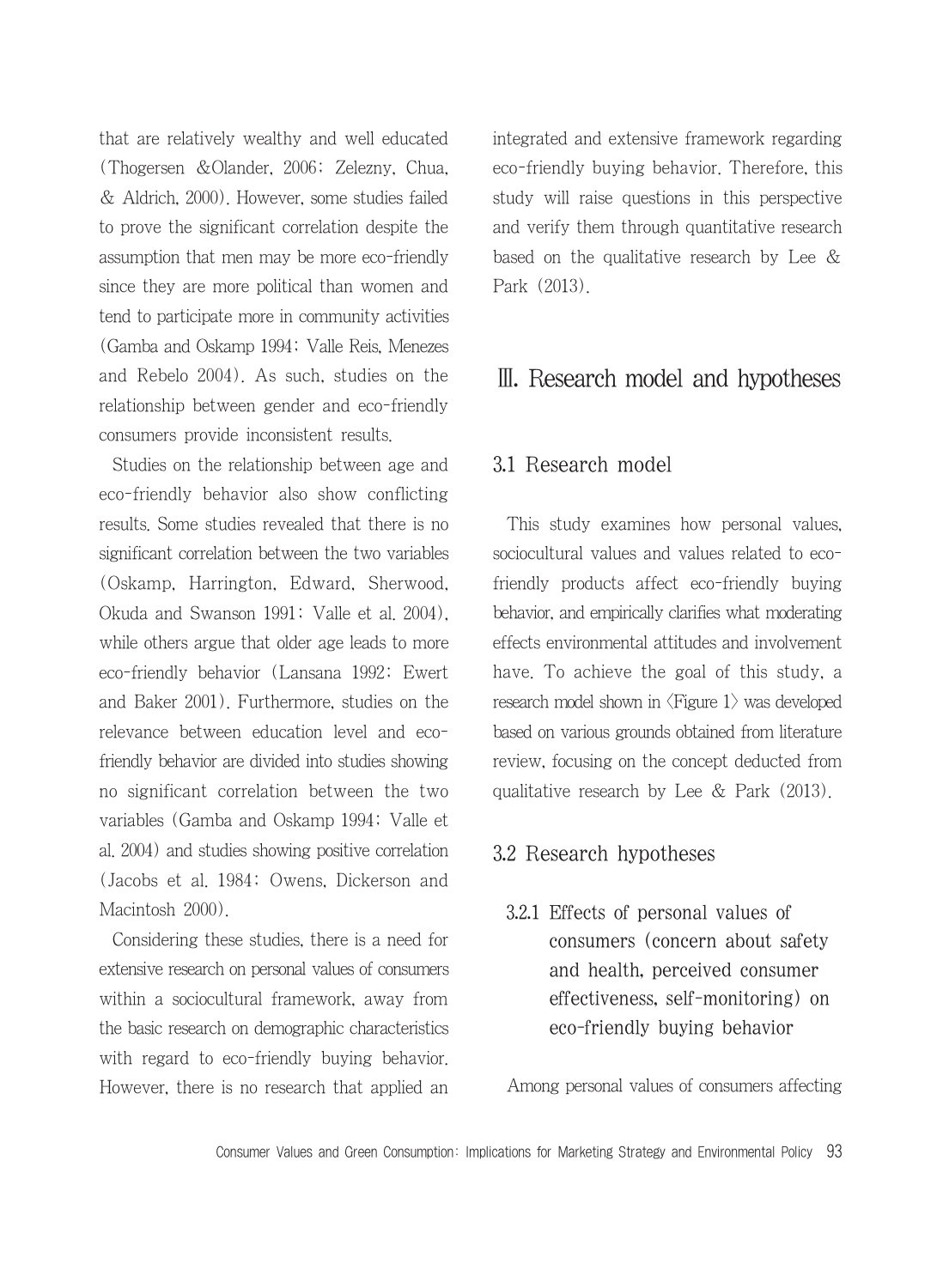<Figure 1> Research model



eco-friendly buying behavior, concern about safety and health is defined as consumer's concern about the environment for humans and non-humans, quality of life, and healthrelated issues (Qader & Zainuddin, 2011). Previous studies on concern about health suggest that such concern motivates consumers to purchase organic products (Granlvist & Biel, 2001; Lockie et al., 2002), and enables prediction about attitudes, intentions and purchases of organic products (Magnusson et al., 2001, 2003).

Among personal values of consumers affecting

eco-friendly buying behavior, perceived consumer effectiveness has been studied by many researchers, which was measured by environmental concern (Kinnear et al., 1974) or individual efforts to effectively reduce environmental pollution, or as a factor of individual personality that predicts environmental consumer responsibility patterns (Balderjahn, 1988). Perceived consumer effectiveness of consumers has a positive effect on forming environmentally conscious behavior (Berger & Corbin, 1992; Weiner & Doescher, 1991). Roberts (1995) argues that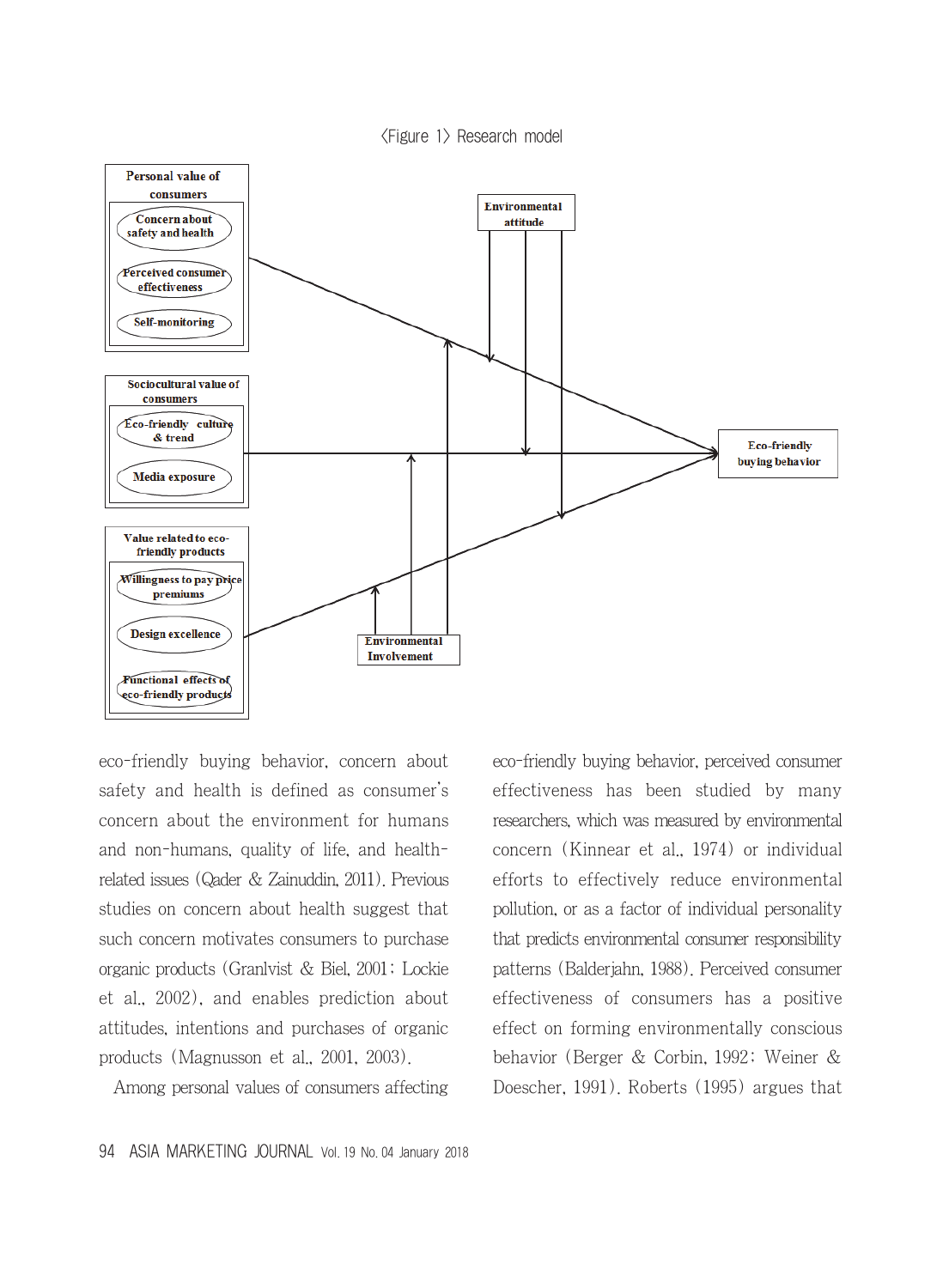perceived consumer effectiveness is the most powerful predictor of eco-friendly behavior.

Among personal values affecting eco-friendly buying behavior, self-monitoring is defined as the disposition to observe, control and manage oneself according to contextual clues in order to obtain social acknowledgement of one's expressive behavior (Snyder, 1974). In association with eco-friendly buying behavior, consumers with high self-monitoring are more likely to conduct eco-friendly buying behavior considering whether their behavior is socially acceptable or whether others think highly of such behavior, whereas those with low self-monitoring are less likely to conduct eco-friendly buying behavior as they make decisions based on their own judgment and internal information.

Therefore, the following hypotheses can be stated based on previous studies.

Hypothesis 1. Personal values of consumers will have a positive effect on eco-friendly buying behavior.

Hypothesis 1-1. Concern of consumers about safety and health will have a positive effect on eco-friendly buying behavior.

Hypothesis 1-2. Perceived consumer effectiveness will have a positive effect on eco-friendly buying behavior.

Hypothesis 1-3. Self-monitoring of consumers will have a positive effect on eco-friendly buying behavior.

### 3.2.2 Effects of sociocultural values (eco-friendly culture and trend, media influence) on eco-friendly buying behavior

Among sociocultural values of consumers affecting eco-friendly buying behavior, ecofriendly culture and trend refer to a constant tendency of consumer behavior or related attitude (Kim, 2011). Consumer culture as a subdomain of culture can be defined as not only consumption-related behaviors but also knowledge, attitudes, beliefs, values and norms that are internalized by consumers and dominate consumer life (Heo et al., 2006). In association with eco-friendly buying behavior, it can be assumed that culture and trend such as socially accepted beliefs, values or norms of eco-friendly culture may affect eco-friendly buying behavior of consumers.

Why does eco-friendly consumption not reach individual consumers despite the fact that eco-friendly consumption is socially widespread? One of the reasons why information related to eco-friendly consumption is not delivered to consumers is a lack of media influence. Media changes consumer behaviors and beliefs (DeFleur & Dennis, 1998). If consumers are influenced by media such as broadcasting programs, documentaries or advertisements related to eco-friendly consumption, this will lead to positive effects on eco-friendly buying behavior. Therefore, the following hypotheses can be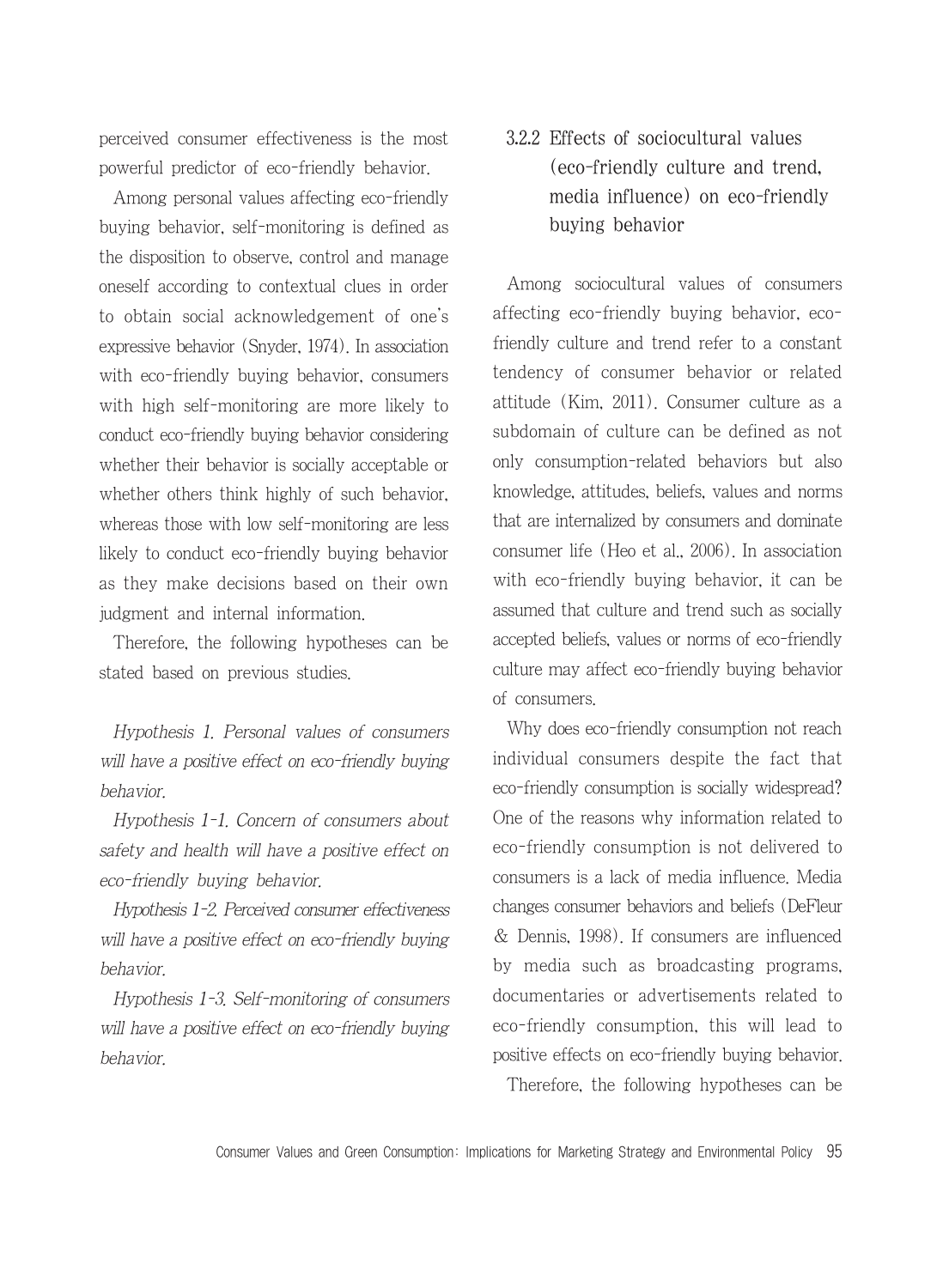stated based on previous studies.

Hypothesis 2. Sociocultural values will have a positive effect on eco-friendly buying behavior. Hypothesis 2-1. Eco-friendly culture and trend will have a positive effect on eco-friendly buying behavior.

Hypothesis 2-2. Media exposure will have a positive effect on eco-friendly buying behavior.

3.2.3 Effects of values related to eco-friendly products (willingness to pay price premiums, design excellence of eco-friendly products, functional effects of eco-friendly products) on eco-friendly buying behavior

Values related to eco-friendly products affecting eco-friendly buying behavior include willingness to pay price premiums for eco-friendly products. Eco-friendly products generally require price premiums and are thus more expensive than ordinary products.

Along with the willingness to pay price premiums for eco-friendly products, consumer perception of quality including design excellence and functional effects of eco-friendly products affects eco-friendly buying decisions. However, there is a lack of systematic design approach, merely providing fragmentary cases (Son et al., 2007). Perceived quality including design and functional effects refers to the level of general quality of specific products perceived by consumers. Garvin (1987) defines perceived quality as subjective quality felt by individual consumers in terms of indirect assessment through brand, product image and advertising. Similarly, Song (2011) states that consumer brand purchase of eco-friendly design products is affected when they are buying products that directly touch the skin. Lee & Park (2013) conducted a qualitative research on consumers, and the results showed that consumers prefer designs that induce emotional needs even when purchasing eco-friendly products, and are skeptical about the abstract and invisible aspects of eco-friendly products, such as whether the products properly display their functional effects.

Therefore, the following hypotheses can be stated based on previous studies.

Hypothesis 3. Values related to eco-friendly products will have a positive effect on ecofriendly buying behavior.

Hypothesis 3-1. Willingness to pay price premiums will have a positive effect on ecofriendly buying behavior.

Hypothesis 3-2. Design excellence of ecofriendly products will have a positive effect on eco-friendly buying behavior.

Hypothesis 3-3. Functional effects of ecofriendly products will have a positive effect on eco-friendly buying behavior.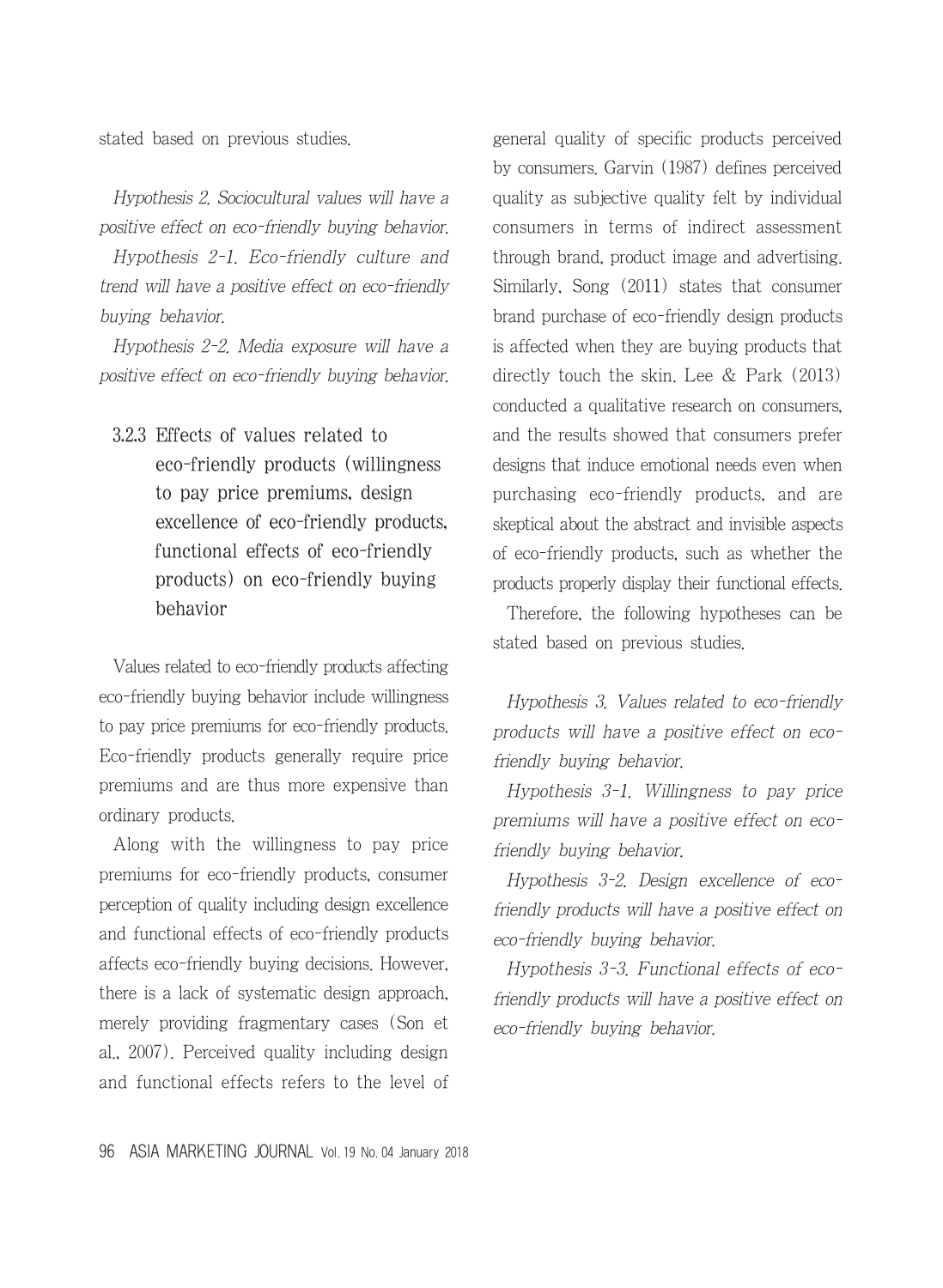3.2.4 Moderating role of environmental attitudes and involvement regarding the effects of personal values, sociocultural values and values related to eco-friendly products of consumers on eco-friendly buying behavior

Consumers would not necessarily conduct eco-friendly buying behavior just because they have positive and friendly personal values toward the environment. This study considered environmental attitudes and involvement, as moderating variables and reflected the NEP to define environmental attitudes. Since previous studies generally define environmental attitudes as like/dislike or positive/negative, the NEP is used to determine environmental attitudes in order to figure out more specific consumer attitudes toward the environment.

Environmental involvement refers to an emotion related to belief about environmental protection (Schultz et al., 2004). Bang (2000) proves that people who are more emotionally involved with environmental topics are willing to pay more in using renewable energy than others. Lee (2011) also proves in the study of adolescents in Hong Kong that involvement in local environment is a predictor that affects eco-friendly buying behavior. However, research on environmental involvement is nearly nonexistent, and considering the multiple variables affecting eco-friendly buying behavior, there seems to be a lack of consensus on what role environmental involvement plays in this relationship. Accordingly, this study proposes that environmental attitudes and involvement may play a moderating role in the relationship in which personal values, sociocultural values and values related to ecofriendly products affect eco-friendly buying behavior.

Therefore, the following hypotheses can be stated based on previous studies.

Hypothesis 4. Consumers' personal values will more positively influence eco-friendly buying behavior as consumers' environmental attitude becomes stronger.

Hypothesis 4-1. The effects of consumer concern about safety and health on eco-friendly buying behavior will increase if environmental attitudes are stronger.

Hypothesis 4-2. The effects of perceived consumer effectiveness on eco-friendly buying behavior will increase if environmental attitudes are stronger.

Hypothesis 4-3. The effects of self-monitoring of consumers on eco-friendly buying behavior will increase if environmental attitudes are stronger.

Hypothesis 5. Sociocultural values will more positively influence eco-friendly buying behavior as consumers' environmental attitude becomes stronger.

Hypothesis 5-1. The effects of eco-friendly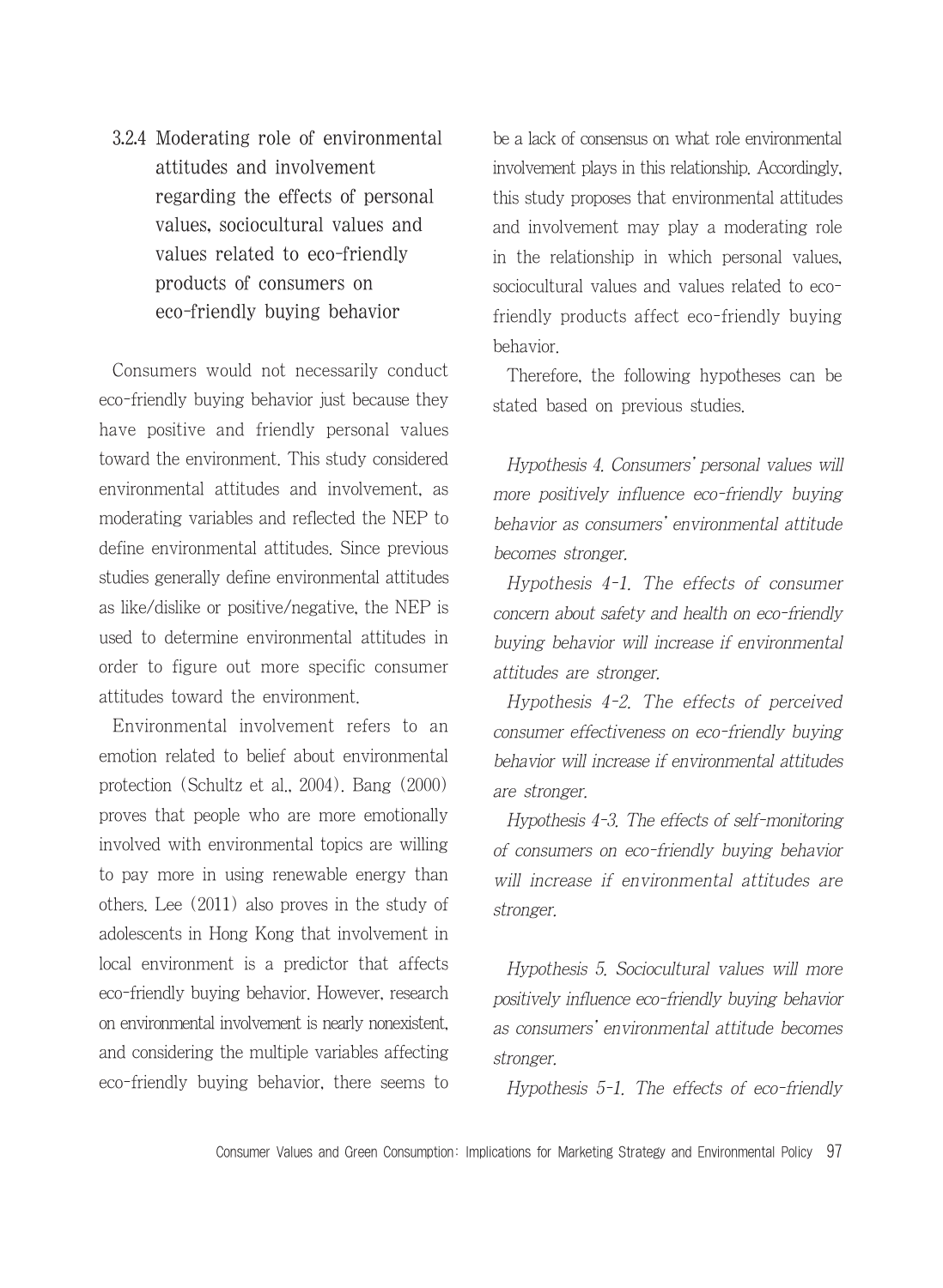culture and trend on eco-friendly buying behavior will increase if environmental attitudes are stronger.

Hypothesis 5-2. The effects of media exposure on eco-friendly buying behavior will increase if environmental attitudes are stronger.

Hypothesis 6. Values related to eco-friendly products will more positively influence ecofriendly buying behavior as consumers' environmental attitude becomes stronger.

Hypothesis 6-1. The effects of willingness to pay price premiums on eco-friendly buying behavior will increase if environmental attitudes are stronger.

Hypothesis 6-2. The effects of design excellence of eco-friendly products on eco-friendly buying behavior will increase if environmental attitudes are stronger.

Hypothesis 6-3. The effects of functional effects of eco-friendly products on eco-friendly buying behavior will increase if environmental attitudes are stronger.

Hypothesis 7. Personal values of consumers will more positively influence eco-friendly buying behavior as environmental involvement becomes stronger.

Hypothesis 7-1. The effects of consumer concern about safety and health on eco-friendly buying behavior will increase if environmental involvement is higher.

Hypothesis 7-2. The effects of perceived

consumer effectiveness on eco-friendly buying behavior will increase if environmental involvement is higher.

Hypothesis 7-3. The effects of self-monitoring of consumers on eco-friendly buying behavior will increase if environmental involvement is higher.

Hypothesis 8. Sociocultural values will more positively influence eco-friendly buying behavior as environmental involvement becomes stronger.

Hypothesis 8-1. The effects of eco-friendly culture and trend on eco-friendly buying behavior will increase if environmental involvement is higher.

Hypothesis 8-2. The effects of media exposure on eco-friendly buying behavior will increase if environmental involvement is higher.

Hypothesis 9. Values related to eco-friendly products will more positively influence ecofriendly buying behavior as environmental involvement becomes stronger.

Hypothesis 9-1. The effects of willingness to pay price premiums on eco-friendly buying behavior will increase if environmental involvement is higher.

Hypothesis 9-2. The effects of design excellence of eco-friendly products on eco-friendly buying behavior will increase if environmental involvement is higher.

Hypothesis 9-3. The effects of functional effects of eco-friendly products on eco-friendly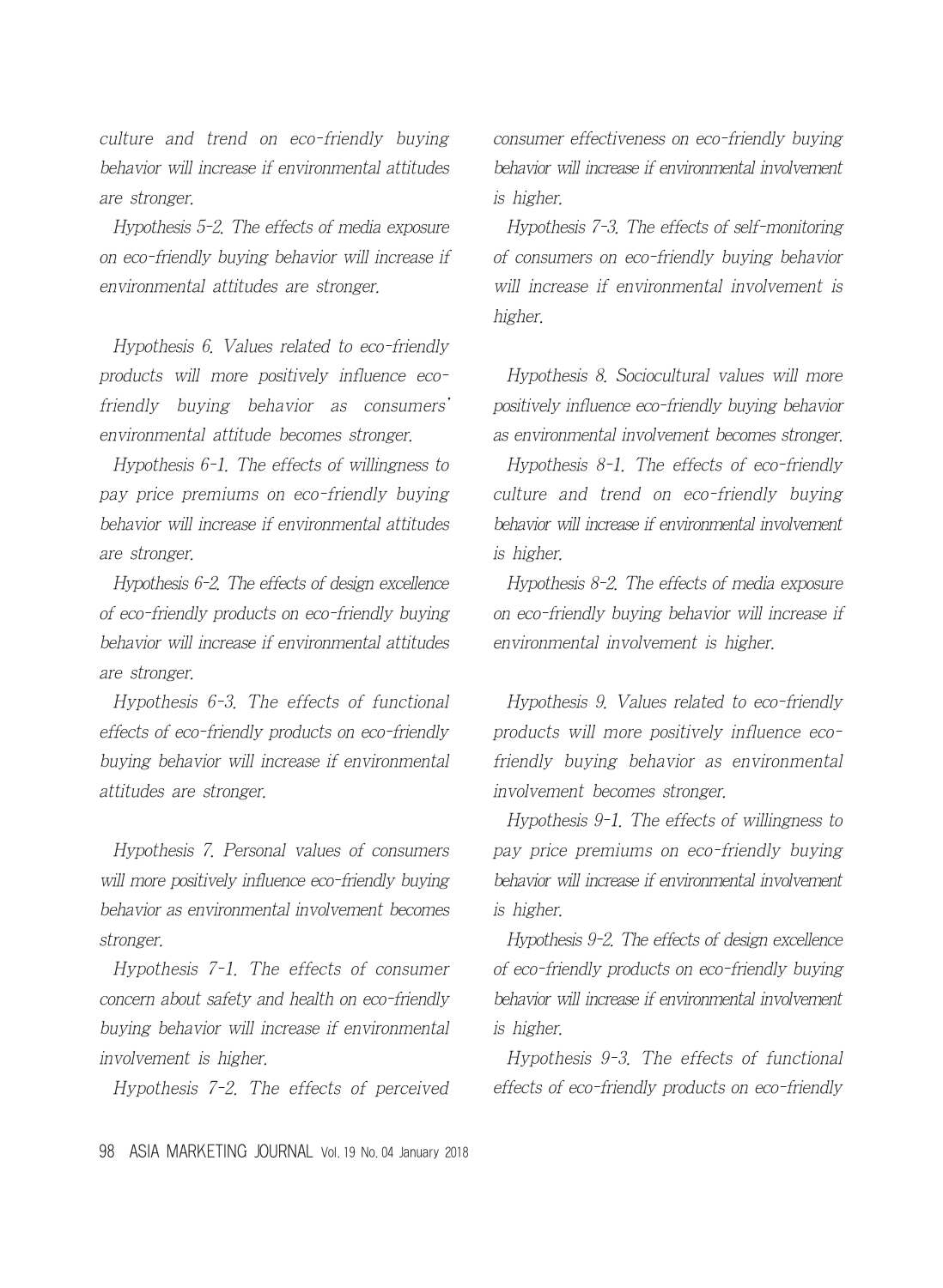buying behavior will increase if environmental involvement is higher.

### 3.3 Sampling procedure and data collection

For this study, a total of 270 questionnaires were distributed and 200 questionnaires were collected among female adults aged 18 or above living in large metropolitan areas, and who are either office workers or housewives. 70 questionnaires which were likely to bring confusion to the results were excluded, because the participants were sponsoring environmental groups or had children with skin diseases like atopy, as well as those with insincere responses or no experience of buying eco-friendly products.

This study conducts a statistical analysis based on the 200 questionnaires of survey data ultimately collected. SPSS 18.0 was used for statistical analysis of collected data. Reliability and validity of variables were tested, and a multiple regression analyses were conducted to test the hypotheses.

Regarding age, 67 respondents (33.5%) were 36-40 years with the highest percentage, followed by 65 (32.5%) aged 31-35. For marital status, 147 respondents (73.5%) were married and 53 (26.5%) were single. 67 respondents (33.5%) had two children with the highest percentage, followed by 57(28.5%) with one child.

For academic background, 137 respondents (68.5%) were college graduates, and 54 (27.0%)

had a master's degree or higher. For occupation, 88 respondents (44.0%) were housewives, and 52 (26.0%) were office workers.

### Ⅳ. Data analysis

Since this study formed sub-factors of each variable based on previous studies and qualitative research, an exploratory factor analysis was conducted to test the validity of variables. SPSS 18.0 was used for the analysis, and as a result of conducting varimax rotation for the factor analysis, the minimum value of factor loading was 0.5. In general, if factor loading is 0.3 or higher, it is highly correlated with the relevant factor; thus, it can be seen that the survey items and factors of this study are highly correlated (Seong, 2011).

As a result of reliability testing of personal values, sociocultural values and values related to eco-friendly products, the Cronbach's α coefficients of all variables were 0.7 or higher as proposed by Nunnally (1978), thereby securing reliability of the variables (Kim, 2007). A factor analysis was conducted to test the validity of the measurement tools, and the result showed that personal values, sociocultural values and values related to eco-friendly products are classified into 8 factors as suggested by research model(Figure 1).

The results of reliability and validity analysis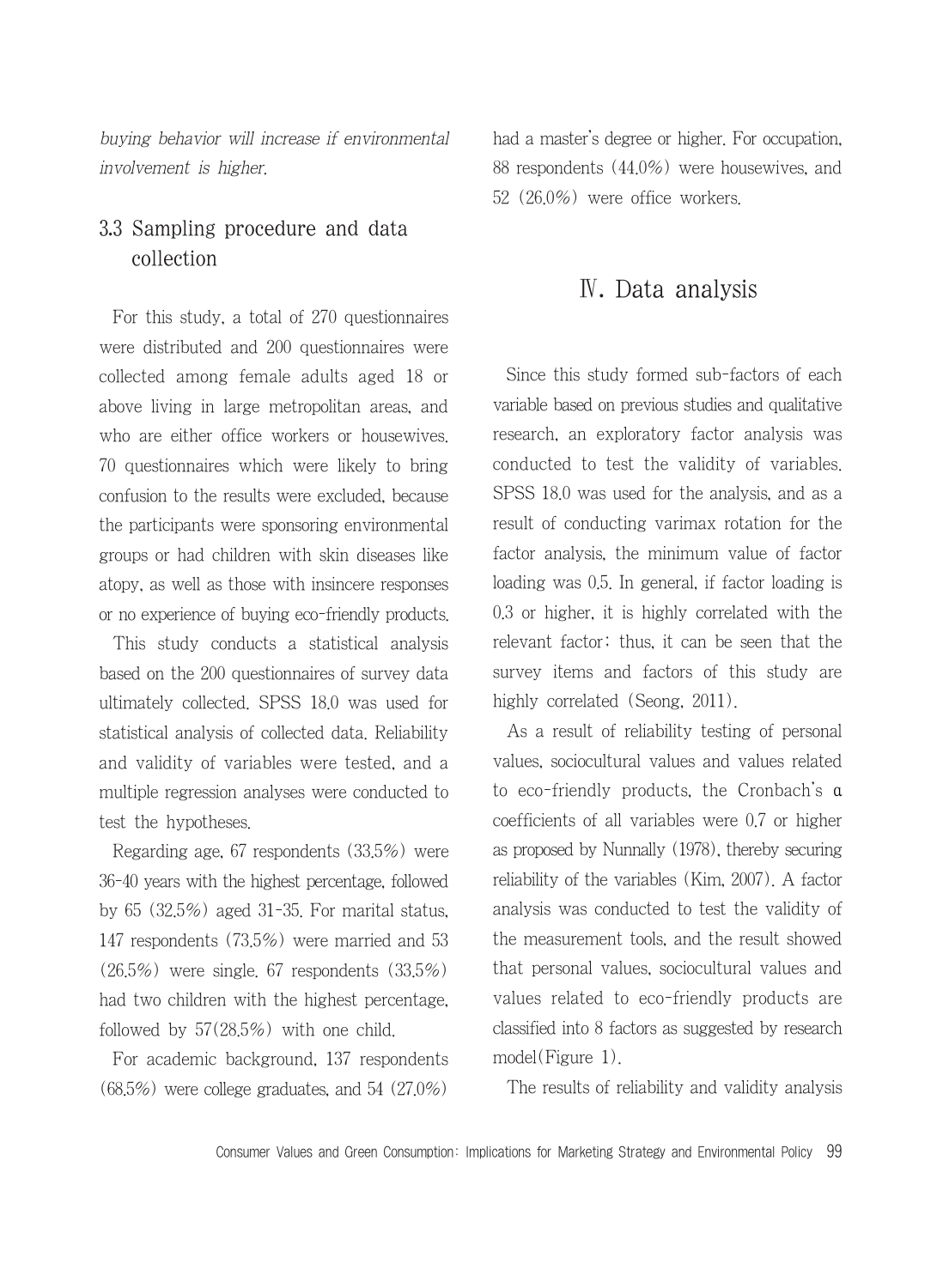of environmental attitudes, involvement and eco-friendly buying behavior showed that the Cronbach's α coefficients of all variables were 0.9 or higher, thereby securing reliability. The result of factor analysis verified that factors are classified as predicted.

In this study, a hierarchical regression analysis was conducted using SPSS 18.0 to test the hypotheses. Independent variables (concern about safety and health, perceived consumer effectiveness, self-monitoring, eco-friendly culture and trend, media influence, willingness to pay price premiums, design excellence of eco-friendly products, functional effects of eco-friendly products) were put in Level 1, moderating variables (environmental attitudes, environmental involvement) were put in Level 2, and an interaction term was additionally put in Level 3 to test the interaction effect between independent and moderating variables to conduct a regression analysis on eco-friendly buying behavior. As suggested by Aiken & West (1991), in this study, an interaction term was created after mean centering the variables to reduce multicollinearity among variables, and estimated the regression equation of dependent variables.

The result of correlation analysis verified that there is generally a statistically significant correlation among variables.

### 4.1 Direct effects of personal values, sociocultural values, and values related to eco-friendly products on eco-friendly buying behavior

The results show that concern about safety and health ( $\beta$ =.170,  $p \langle 0.05$ ), eco-friendly culture and trend ( $\beta$ =.116, p  $\langle 0.1 \rangle$ , willingness to pay price premiums  $(\beta = .612, p \le 0.001)$ , functional effects of eco-friendly products (β=

|                      | 1         | $\boldsymbol{2}$ | 3         | 4         | 5         | 6         | 7         | 8         | 9            | 10     | 11 |
|----------------------|-----------|------------------|-----------|-----------|-----------|-----------|-----------|-----------|--------------|--------|----|
| 1. Safety and health |           |                  |           |           |           |           |           |           |              |        |    |
| 2. Effectiveness     | $.377**$  |                  |           |           |           |           |           |           |              |        |    |
| 3. Monitoring        | $.291**$  | .478**           |           |           |           |           |           |           |              |        |    |
| 4. Culture and trend | .359**    | .478**           | $.412**$  | 1         |           |           |           |           |              |        |    |
| 5. Media             | $.266***$ | .529**           | $.461***$ | $.561***$ |           |           |           |           |              |        |    |
| 6. Price             | $.426**$  | $.447**$         | $.351***$ | .508**    | $.366***$ |           |           |           |              |        |    |
| 7. Design            | .120      | .017             | .124      | $.232***$ | $.167*$   | .100      | 1         |           |              |        |    |
| 8. Function          | $.380**$  | .379**           | $.308**$  | $.337**$  | .399**    | $.321**$  | .102      |           |              |        |    |
| 9. Attitude          | .329**    | .499**           | $.361***$ | $.317**$  | $.494**$  | $.267***$ | $-.041$   | $.408**$  | $\mathbf{1}$ |        |    |
| 10. Involvement      | $.351***$ | .526**           | .368**    | $.405***$ | $.461***$ | $.480**$  | .064      | $.253***$ | $.309**$     |        |    |
| 11. Purchase         | .497**    | $0.366***$       | $.342**$  | $.510**$  | $.353***$ | $.756***$ | $.194***$ | .383**    | .239**       | .565** |    |

<Table 1> Correlation analysis of key variables

\*  $p \, \langle \, 0.05 \, , \, * \, * \, p \, \langle \, 0.01 \,$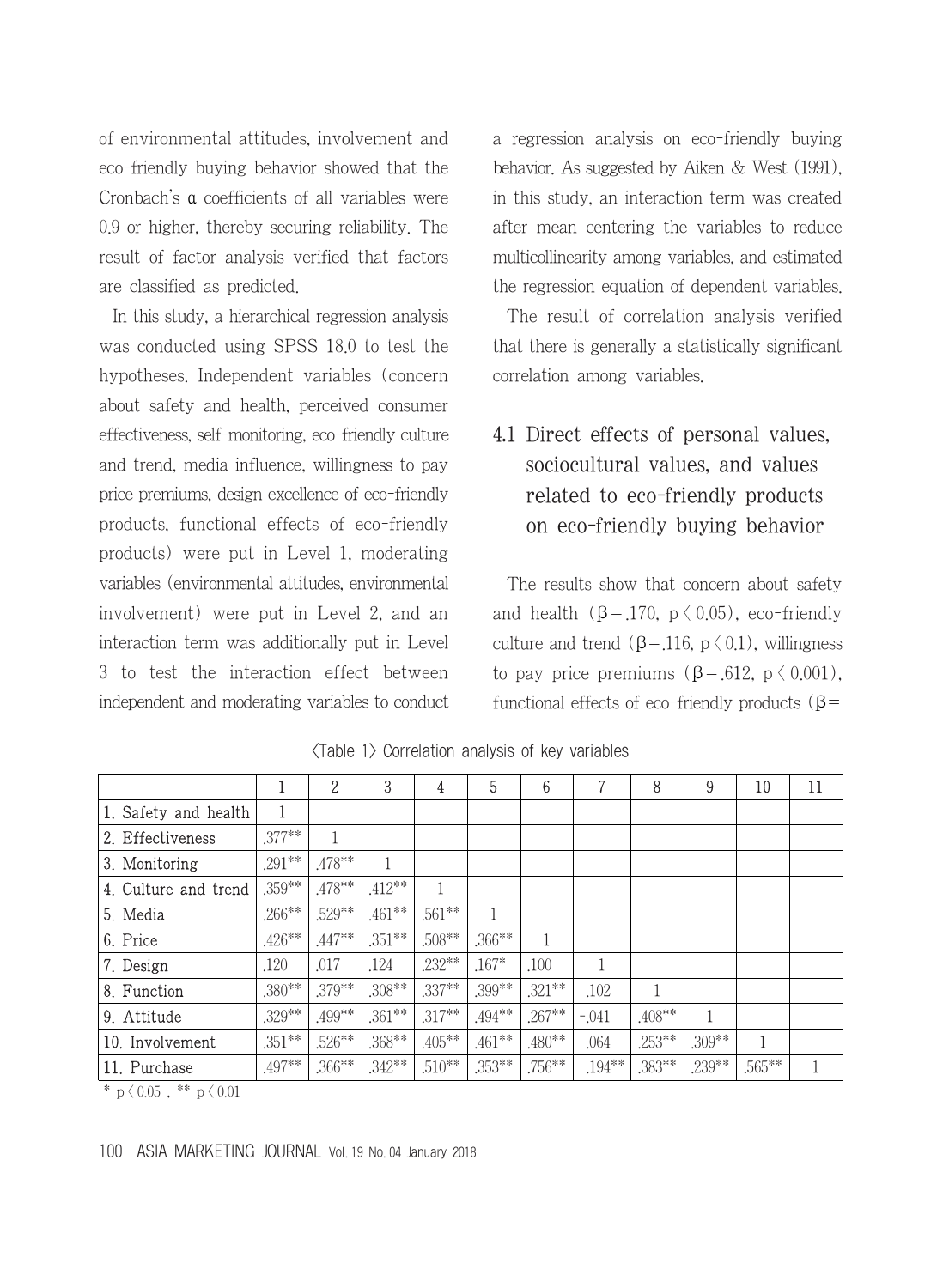| Variables                           | Common Factor |          |          |          |          |          |          |          |
|-------------------------------------|---------------|----------|----------|----------|----------|----------|----------|----------|
|                                     | Factor 1      | Factor 2 | Factor 3 | Factor 4 | Factor 5 | Factor 6 | Factor 7 | Factor 8 |
| Self-monitoring 1                   | .736          | .207     | .193     | .250     | $-0.06$  | .075     | .115     | .056     |
| Self-monitoring 2                   | ,850          | .185     | .043     | $-0.37$  | .019     | .032     | .125     | .138     |
| Self-monitoring 3                   | ,817          | ,150     | .109     | .007     | .212     | .203     | $-0.45$  | $-027$   |
| Self-monitoring 4                   | .627          | .061     | .255     | .165     | .176     | .008     | $-.041$  | .105     |
| Perceived Consumer Effectiveness 1  | .147          | .660     | .107     | .223     | .032     | .230     | $-168$   | .232     |
| Perceived Consumer Effectiveness 2  | .220          | .844     | .124     | .029     | .006     | .041     | $-.077$  | .150     |
| Perceived Consumer Effectiveness 3  | .181          | .641     | .190     | .109     | .347     | .052     | .252     | .181     |
| Perceived Consumer Effectiveness 4  | .152          | .725     | .279     | .133     | .254     | .114     | $-019$   | $-162$   |
| Media exposure 1                    | .201          | .268     | .737     | .173     | .250     | .173     | .040     | .117     |
| Media exposure 2                    | .136          | .276     | .815     | .174     | .119     | .194     | $-0.026$ | .134     |
| Media exposure 3                    | .221          | .071     | .739     | $-116$   | $-.039$  | .061     | .157     | .193     |
| Concern about Safety and Health 1   | $-024$        | $-0.59$  | .083     | .711     | .341     | .075     | .176     | $-229$   |
| Concern about Safety and Health 2   | .134          | .208     | .064     | .796     | .148     | .143     | .064     | .149     |
| Concern about Safety and Health 3   | .198          | .216     | .033     | .728     | $-0.04$  | .169     | $-101$   | ,272     |
| Willingness to Pay Price Premiums 1 | .155          | .209     | .088     | .211     | .844     | .057     | .063     | .098     |
| Willingness to Pay Price Premiums 2 | .147          | .116     | .112     | .130     | .816     | .182     | $-0.44$  | .264     |
| Functional Effects 1                | .128          | .203     | .188     | .185     | .025     | .840     | .052     | .010     |
| <b>Functional Effects 2</b>         | .100          | .066     | .123     | .122     | .193     | .863     | .037     | .109     |
| Design Excellence 1                 | .077          | $-027$   | .048     | $-0.05$  | .120     | $-042$   | .863     | .111     |
| Design Excellence 2                 | .024          | $-0.044$ | .072     | .090     | $-.076$  | .110     | .854     | .042     |
| Eco-friendly Culture and Trend 1    | .097          | .187     | ,277     | .064     | .217     | .065     | .166     | .718     |
| Eco-friendly Culture and Trend 2    | .220          | .136     | .316     | .225     | ,351     | .123     | .129     | .605     |
| Cronbach's a                        | 0,823         | 0,816    | 0.811    | 0,701    | 0.872    | 0,800    | 0,729    | 0,728    |

<Table 2> Validity & reliability analysis of personal values, sociocultural values related to eco-friendly products

.097,  $p \leq 0.1$ ) have significant effects on ecofriendly buying behavior.

The result on personal values of consumers, however, seemed questionable as there may be multicollinearity among independent variables because too many independent variables of personal values were included. To solve this problem, the tolerance and VIF (Variance Inflation Factor) among independent variables

were compared. Higher multicollinearity indicated lower tolerance (maximum value 1) and higher VIF (maximum value 10) (Kim, 2007). The result showed that tolerance was higher than 0.305 and VIF was lower than 4.019, thereby showing no multicollinearity issue among independent variables.

Hypothesis 1 predicted that personal values of consumers have positive effects on eco-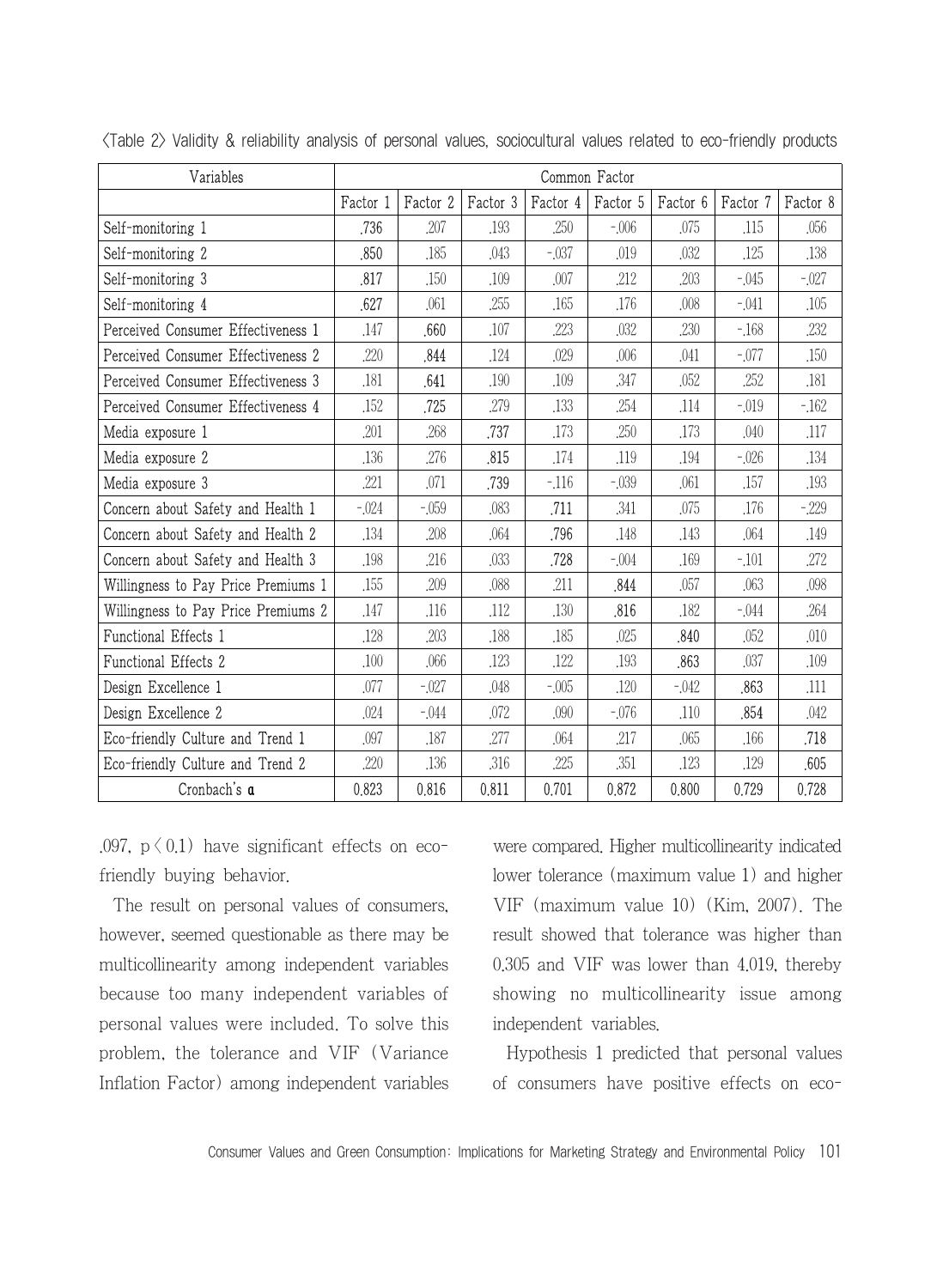| Variables                      | Common Factor |          |          |  |  |  |  |
|--------------------------------|---------------|----------|----------|--|--|--|--|
|                                | Factor 1      | Factor 2 | Factor 3 |  |  |  |  |
| Environmental Attitude 1       | .839          | .147     | .119     |  |  |  |  |
| Environmental Attitude 2       | .880          | .069     | .136     |  |  |  |  |
| Environmental Attitude 3       | .908          | .077     | .106     |  |  |  |  |
| Environmental Attitude 4       | .857          | .065     | .073     |  |  |  |  |
| Eco-friendly buying behavior 1 | .069          | .804     | .361     |  |  |  |  |
| Eco-friendly buying behavior 2 | .113          | .801     | .163     |  |  |  |  |
| Eco-friendly buying behavior 3 | .120          | .878     | .263     |  |  |  |  |
| Eco-friendly buying behavior 4 | .086          | .877     | .231     |  |  |  |  |
| Environmental Involvement 1    | .362          | .191     | .741     |  |  |  |  |
| Environmental Involvement 2    | .119          | .240     | .865     |  |  |  |  |
| Environmental Involvement 3    | .134          | .326     | .870     |  |  |  |  |
| Environmental Involvement 4    | $-.021$       | .275     | .859     |  |  |  |  |
| Cronbach's a                   | .907          | .906     | .908     |  |  |  |  |

<Table 3> Validity & reliability analysis of environmental attitudes, involvement and eco-friendly buying behavior

friendly buying behavior. Concern about safety and health  $(\beta = 170, p \le 0.05)$  turned out to have significant positive effects on eco-friendly buying behavior, thereby supporting Hypothesis 1-1. This seems to reflect true feelings of consumers, as they now prioritize safety and health as personal values that affect their lives most directly and greatly. Also, this is a clear reflection of how consumers doubt and worry about safety of food and its effects on their health. It can be assumed that this result is due to the fact that people with high perceived consumer effectiveness think that they are already making enough contributions to the society.

Hypothesis 2 predicted that sociocultural values have positive effects on eco-friendly buying behavior. More specifically, eco-friendly culture and trend ( $\beta$ =.116,  $p \langle 0.1 \rangle$  had significant positive effects under  $p \n\leq 0.1$ , thereby marginally supporting Hypothesis 2-1. Media exposure did not show significant effects on eco-friendly buying behavior, which may be due to the fact that consumers do not feel the influence of conventional media such as documentaries or broadcasting programs due to the changes in the media environment into SNS (Social Networking Service).

Hypothesis 3 predicted that values related to eco-friendly products have positive effects on eco-friendly buying behavior. More specifically, willingness to pay price premiums  $(\beta = .612)$ ,  $p \n\leq 0.001$ ) and functional effects of eco-friendly products ( $β = .097$ ,  $p \langle 0.1$ ) had significant positive effects under  $p \n\leq 0.1$ , thereby marginally supporting Hypothesis 3-1 and 3-3.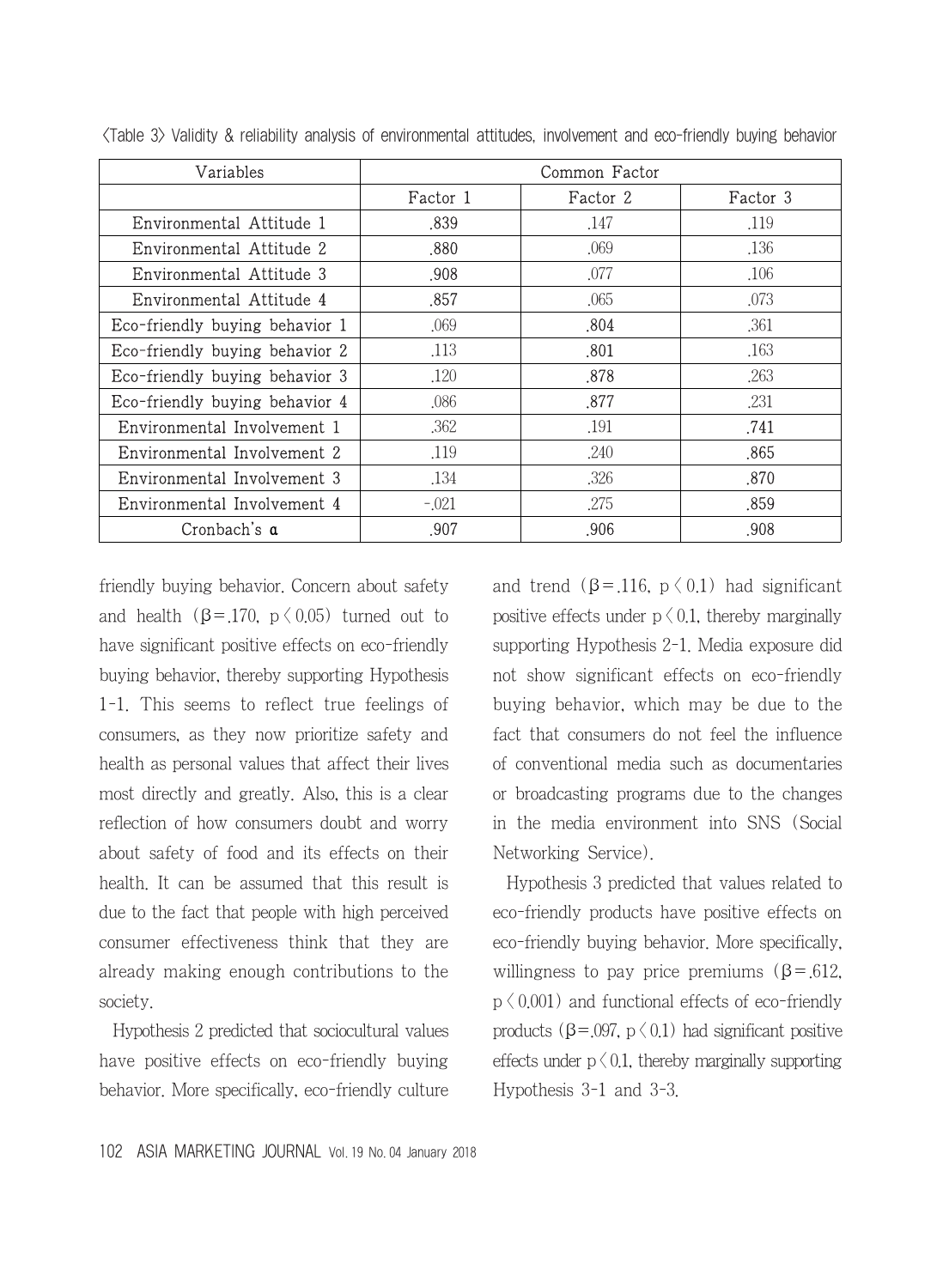The results above suggest that higher concern about safety and health, higher effects of ecofriendly culture and trend, higher willingness to pay price premiums for eco-friendly products, and higher perception on functional effects of eco-friendly products indicate higher possibility of eco-friendly buying behavior.

## 4.2 Moderating effects of environmental attitudes and involvement regarding the effects of personal values, sociocultural values and values related to eco-friendly products on eco-friendly buying behavior

To examine whether there are moderating effects of environmental attitudes and involvement regarding the effects of personal values, sociocultural values and values related to eco-friendly products on eco-friendly buying behavior, a hierarchical regression analysis was conducted as suggested by Aiken & West (1991). Environmental involvement showed significant positive predictability for eco-friendly buying behavior (β = 274, p  $(0.001)$ , but environmental attitudes did not significantly predict eco-friendly buying behavior. The form of interaction was examined according to the method proposed by Aiken & West (1991) to examine the specific interaction between ecofriendly buying behavior and environmental attitudes. Hypotheses 4, 5 and 6 predicted that personal values, sociocultural values, and values related to eco-friendly products will have a positive effect on eco-friendly buying behavior if environmental attitudes are stronger.

As a result, environmental attitudes did show significant moderating effects in the relationship between eco-friendly buying behavior and two of the personal values; concern about safety and health, and self-monitoring. However there was no moderating effect of environmental attitudes regarding sociocultural values and values related to eco-friendly products on ecofriendly buying behavior. The reason why there was no moderating effect of environmental attitudes regarding the effects of personal values, sociocultural values and values related to eco-friendly products on eco-friendly buying behavior may be because environmental attitudes can be extensive and too general about humans and environment. Moreover, since anyone thinks that the current environmental conditions are serious and that the environment must be protected, it seems that environmental attitudes failed to serve as a moderating variable.

The interaction effects between eco-friendly buying behavior and environmental involvement were measured. Hypotheses 7, 8 and 9 predicted that personal values, sociocultural values, and values related to eco-friendly products will have a positive effect on eco-friendly buying behavior if environmental involvement is higher. To more closely examine the patterns of interaction among variables with significant results, this study divides the groups into one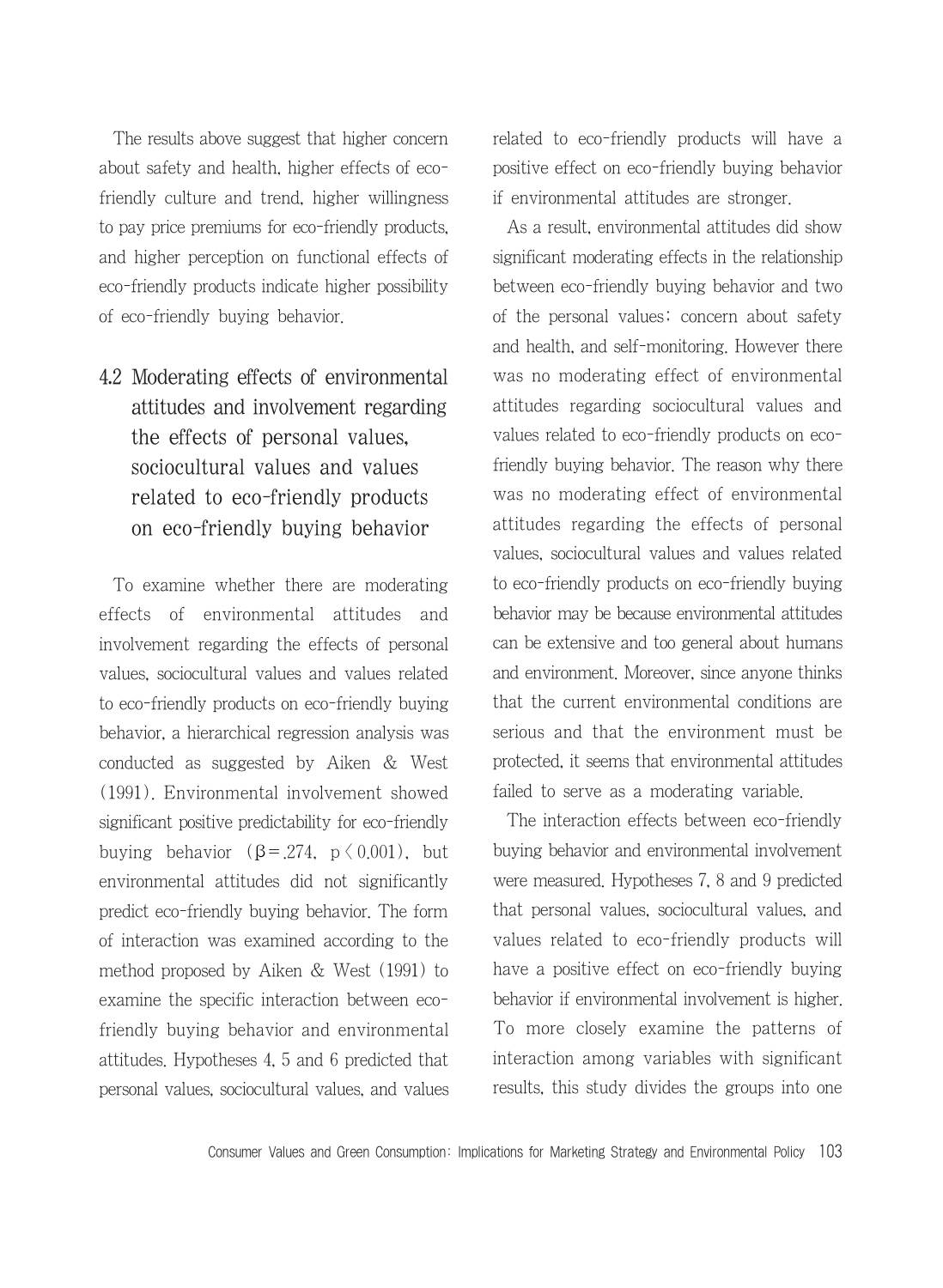with higher level of environmental attitude and involvement than the average (+1SD) and one with lower level (-1SD).

As for moderating effects of environmental attitudes, significant positive effects on ecofriendly buying behavior ( $\beta$ =.132, p  $\langle 0.05 \rangle$ ) were shown when the interaction term of concern about safety and health, and environmental attitudes was included, thereby supporting Hypothesis 4-1. Groups with high environmental attitudes and low environmental attitudes both showed positive relationship with concern about safety and health; and the group with high environmental attitudes showed more ecofriendly buying behavior compared to the group with low environmental attitude.

Also, when the interaction term of selfmonitoring and environmental attitudes was included, there were significant negative effects on eco-friendly buying behavior (β=-.099, p  $\langle$ .01), which was different from the predicted hypothesis, thereby rejecting Hypothesis 4-3. Groups with high environmental attitudes and low environmental attitudes both had positive relationship between self-monitoring and ecofriendly buying behavior, and the group with high environmental attitudes showed more eco-friendly buying behavior.

As for moderating effects of environmental involvement, the authors found that when the interaction term of perceived consumer effectiveness and environmental involvement was included, there were significant negative effects on eco-friendly buying behavior ( $\beta$ =  $-120$ , p  $\langle 0.05 \rangle$ , which was different from the predicted hypothesis, thereby rejecting Hypothesis 7-2. It was shown that eco-friendly buying behaviors are more frequently found in the group with high environmental involvement than the group with low environmental involvement; but the relationship between perceived consumer effectiveness and eco-friendly buying behavior in the two groups turned out to be opposite.

On the other hand, when the interaction term of self-monitoring and environmental involvement was included, there were significant positive effects on eco-friendly buying behavior  $(\beta = 0.096, p \leq 0.1)$ , thereby marginally supporting Hypothesis 7-3. The group with high environmental involvement shows more eco-friendly buying behavior compared to the group with low environmental involvement. However, the two groups showed opposite relationships between self-monitoring and eco-friendly buying behavior. In other words, higher self-monitoring indicates decreased eco-friendly buying behavior in the group with low environmental involvement, whereas higher self-monitoring indicates increased eco-friendly buying behavior in the group with high environmental involvement.

The authors discovered that when the interaction term of eco-friendly culture and trend and environmental involvement was included, there were significant negative effects on eco-friendly buying behavior (β=-.153, p  $\langle$ 0.05), which was different from the predicted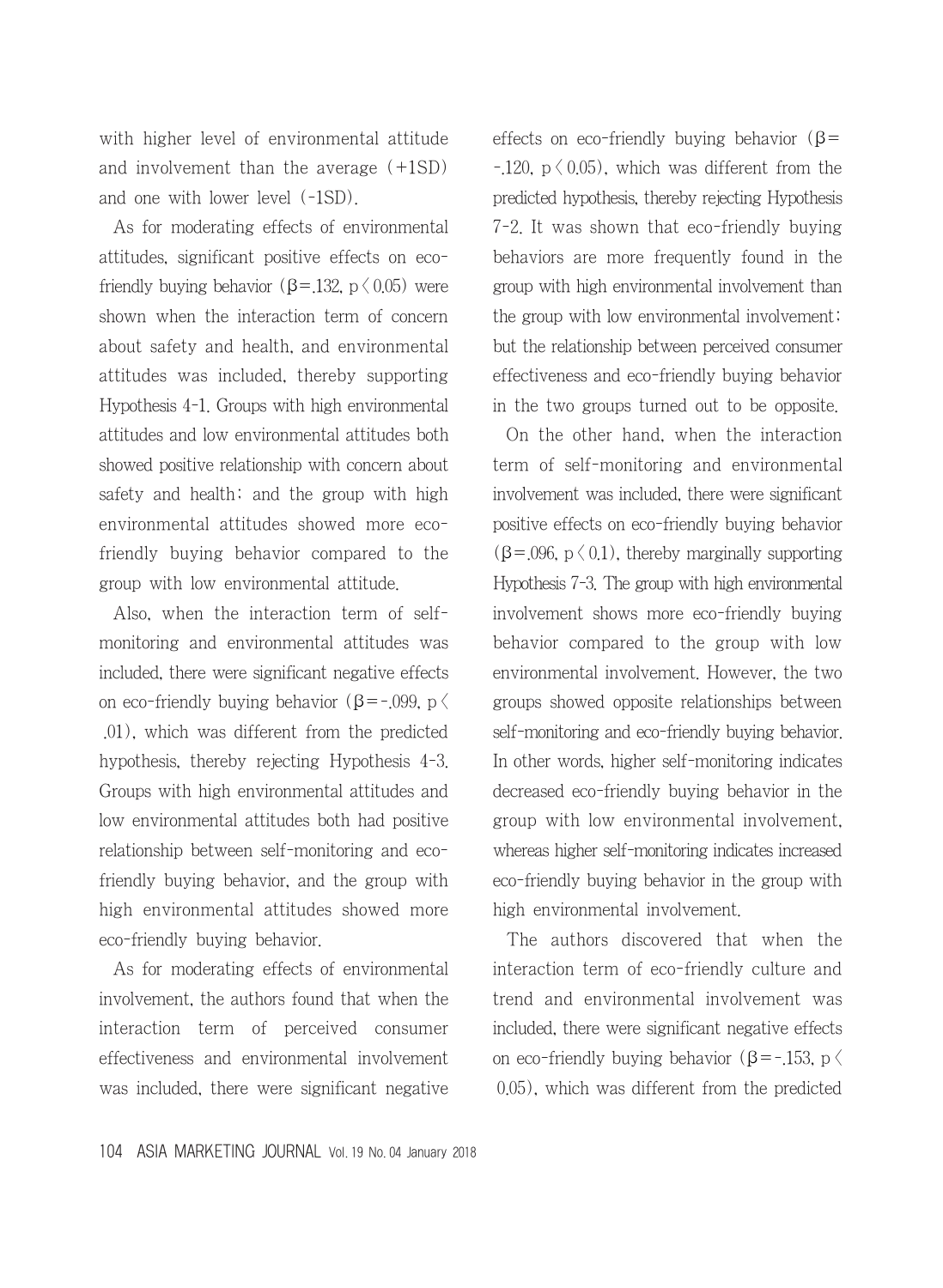hypothesis, thereby rejecting Hypothesis 8-1. Eco-friendly buying behavior appears more frequently in the group with high environmental involvement if the level of eco-friendly culture and trend was low. Yet, the two groups showed opposite relationships between the effects of eco-friendly culture and trend, and eco-friendly buying behavior. In other words, higher ecofriendly culture and trend indicates increased eco-friendly buying behavior in the group with

low environmental involvement, whereas higher eco-friendly culture and trend indicates decreased eco-friendly buying behavior in the group with high environmental involvement.

It was also found that when the interaction term of media exposure and environmental involvement was included, there were significant positive effects on eco-friendly buying behavior  $(\beta = 137, p \le 0.1)$ , thereby marginally supporting Hypothesis 8-2. Eco-friendly buying behaviors

| Level          | Variable                                    | Standardized $\beta$ | <b>SE</b> | F         | $\mathbb{R}^2$ |
|----------------|---------------------------------------------|----------------------|-----------|-----------|----------------|
|                | Concern about safety and health             | $.170***$            | .051      | 42.127*** |                |
|                | Perceived consumer effectiveness            | $-.077$              | .072      |           |                |
|                | Self-monitoring                             | .030                 | .072      |           |                |
| 1              | Eco-friendly culture and trend              | $.116*$              | .064      |           | .638           |
|                | Media influence                             | $-.005$              | .067      |           |                |
|                | Willingness to pay price premiums           | $.612***$            | .057      |           |                |
|                | Design excellence of eco-friendly products  | .074                 | .041      |           |                |
|                | Functional effects of eco-friendly products | $.097*$              | .059      |           |                |
| $\overline{2}$ | Environmental attitudes                     | $-.029$              | .071      | 41.089*** |                |
|                | Environmental involvement                   | $.274***$            | .057      |           | .685           |
|                | Safety & health x attitude                  | $.132***$            | .055      |           | .733           |
|                | Effectiveness x attitude                    | $-.051$              | .074      |           |                |
|                | Self-monitoring x attitude                  | $-0.099*$            | .062      |           |                |
|                | Cultural trend x attitude                   | .107                 | .074      |           |                |
|                | Media x attitude                            | $-.028$              | .068      | 18.313*** |                |
|                | Price x attitude                            | .103                 | .070      |           |                |
|                | Design x attitude                           | $-.024$              | .062      |           |                |
| 3              | Functional effects x attitude               | $-.074$              | .068      |           |                |
|                | Safety & health x involvement               | .053                 | .037      |           |                |
|                | Effectiveness x involvement                 | $-120**$             | .054      |           |                |
|                | Self-monitoring x involvement               | $.096*$              | .057      |           |                |
|                | Cultural trend x involvement                | $-153**$             | .052      |           |                |
|                | Media x involvement                         | $.137*$              | .061      |           |                |
|                | Price x involvement                         | $-.050$              | .045      |           |                |
|                | Design x involvement                        | $-.067$              | .032      |           |                |
|                | Functional effects x involvement            | $-.055$              | .047      |           |                |

|  |  |  |  |  | <table 4=""> Regression analysis results of eco-friendly buying behavior</table> |  |  |
|--|--|--|--|--|----------------------------------------------------------------------------------|--|--|
|--|--|--|--|--|----------------------------------------------------------------------------------|--|--|

N=200  $p \times p \times 0.1$ ,  $p \times p \times 0.05$ ,  $p \times p \times 0.001$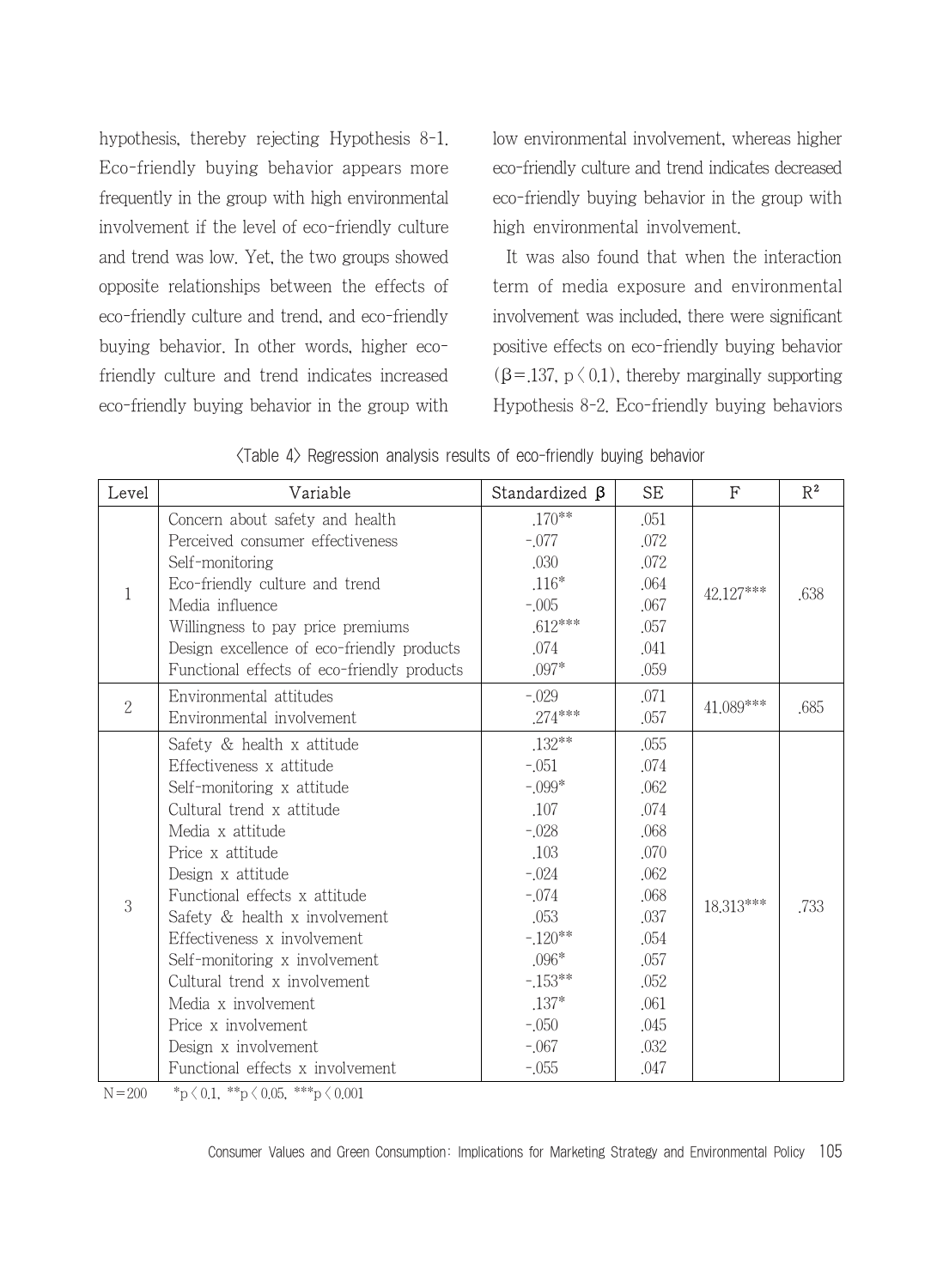were more frequently found in the group with high environmental involvement than the group with low environmental involvement; but the relationship between media exposure and ecofriendly buying behavior in the two groups turned out to be opposite. In other words, higher media exposure indicates increased eco-friendly buying behavior in the group with low environmental involvement, whereas higher media exposure indicates decreased eco-friendly buying behavior in the group with high environmental involvement.

Resultingly, both environmental attitude and involvement did not show any influence on values related to eco-friendly products, whereas they showed varying influence on personal values and sociocultural values as above. Selfmonitoring, especially, showed interaction effect on both environmental attitude and involvement, thereby confirming that it is the most closely related variable.

### Ⅴ. Results

First, as a result of deducting factors affecting eco-friendly buying behavior of consumers through a qualitative analysis, this study came up with personal values (concern about safety and health, perceived consumer effectiveness, self-monitoring), sociocultural values (eco-friendly culture and trend, media exposure), and values related to eco-friendly products (willingness to pay price premiums, design excellence of ecofriendly products, functional effects of ecofriendly products). This shows that personal values, sociocultural values, and values related to eco-friendly products need to be considered when firms and governments establish environment-related strategies and policies to induce eco-friendly buying behavior from the consumers.

Second, after conducting a quantitative analysis based on the qualitative research results, the authors found that concern about safety and health among personal values of consumers had significant effects on eco-friendly buying behavior. Such results indicate that consumers are more likely to participate in eco-friendly buying behavior if they have greater concern about safety and health. In other words, since they are highly likely to buy eco-friendly products due to their concern about safety and health of themselves and future generations, business marketers and policy makers must consider consumer values like safety and health that are valued by consumers in order to establish efficient strategies and policies regarding ecofriendly buying behavior.

Third, eco-friendly culture and trend among sociocultural values turned out to have significant effects on eco-friendly buying behavior. Recently, culture and trends related to eco-friendliness are widespread in our society. The results of this study also seem to reflect such social context.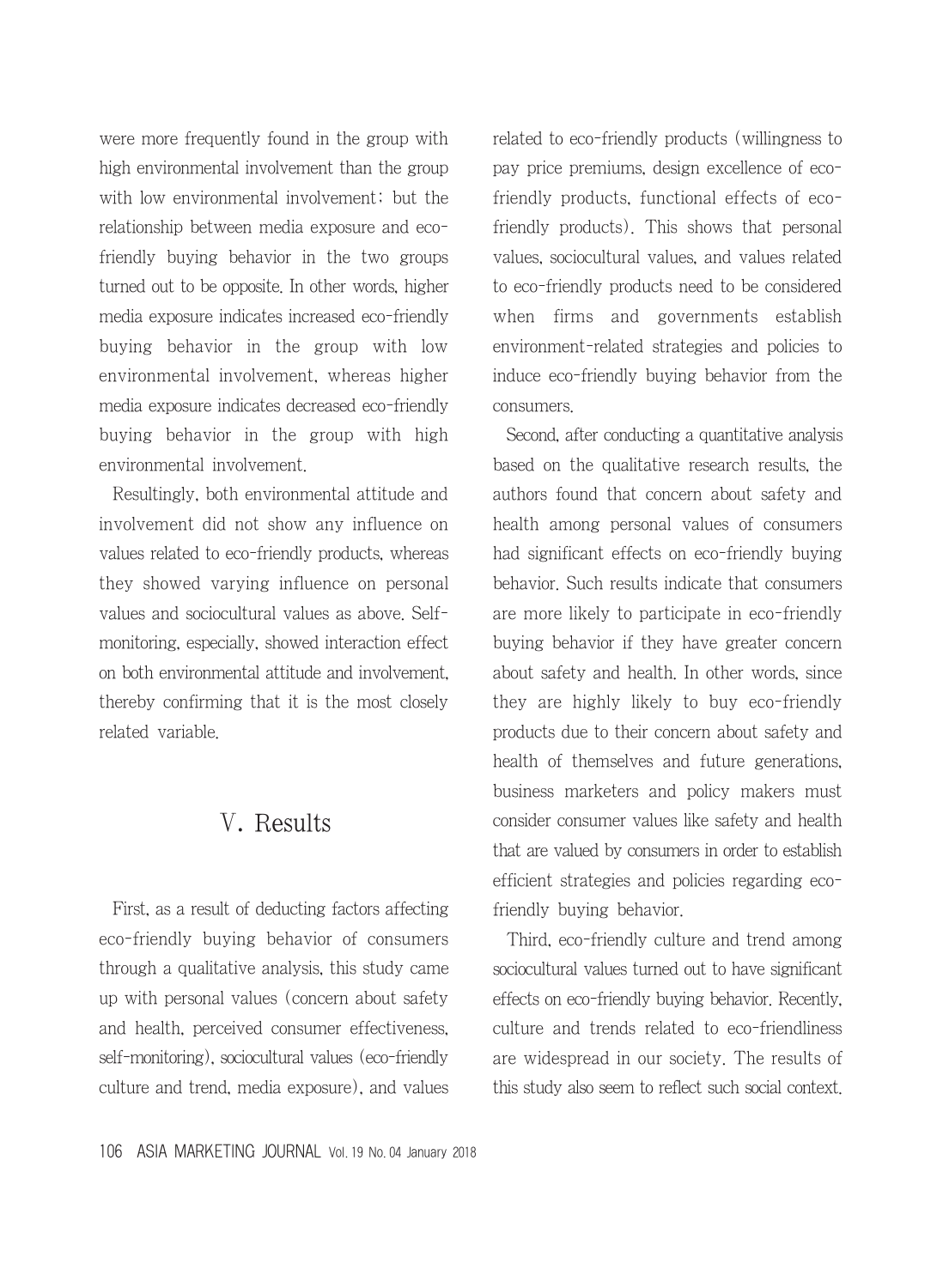Therefore, business marketers and policy makers need to determine the socially prevalent ecofriendly culture and trend and adequately convey them to consumers in order to effectively promote eco-friendly buying behavior. For example, a campaign that can spread eco-friendly culture and trend, or public advertisements on eco-friendly consumption through social media and other channels can speak to consumers and induce them to practice eco-friendly buying behavior.

Fourth, willingness to pay price premiums and functional effects of eco-friendly products among values related to eco-friendly products turned out to have significant effects on ecofriendly buying behavior. Thus, business marketers must effectively convey information to consumers about how eco-friendly products positively affect the environment, and utilize the packages of such products to provide product information. Persons in charge of public policies need to establish policies and revise laws so that the provision of functional descriptions of ecofriendly products becomes mandatory and the strict supervision is maintained to earn trust from the consumers.

Fifth, results suggested that both environmental attitudes and environmental involvement do not have any influence on values related to eco-friendly products, whereas they do show significant positive predictability on personal values and sociocultural values. Among personal values, self-monitoring was one of the variables that was most closely related to environmental attitudes and involvement. Therefore, when conducting environmental policies, effects of such policies are likely to grow if the message on the public interest is well delivered towards consumers with high self-monitoring.

Sixth, interaction between eco-friendly buying behavior and environmental attitudes was carefully examined. As a result, when the interaction term of concern about safety and health, and environmental attitude was included, there were significant positive effects on ecofriendly buying behavior. On the other hand, when the interaction term of self-monitoring and environmental attitude was included, there were significant negative effects on eco-friendly buying behavior. As for concern about safety and health, the group with high environmental attitude showed more eco-friendly buying behavior compared to the group with low environmental attitude. Moreover, self-monitoring had positive relationship in both the groups with high and low environmental attitudes, and eco-friendly buying behavior occurred more frequently in the group with high environmental attitudes than the group with low environmental attitudes.

Seventh, interaction between eco-friendly buying behavior and environmental involvement was carefully studied. As a result, when the interaction term of self-monitoring and environmental involvement was included, and when the interaction term of media influence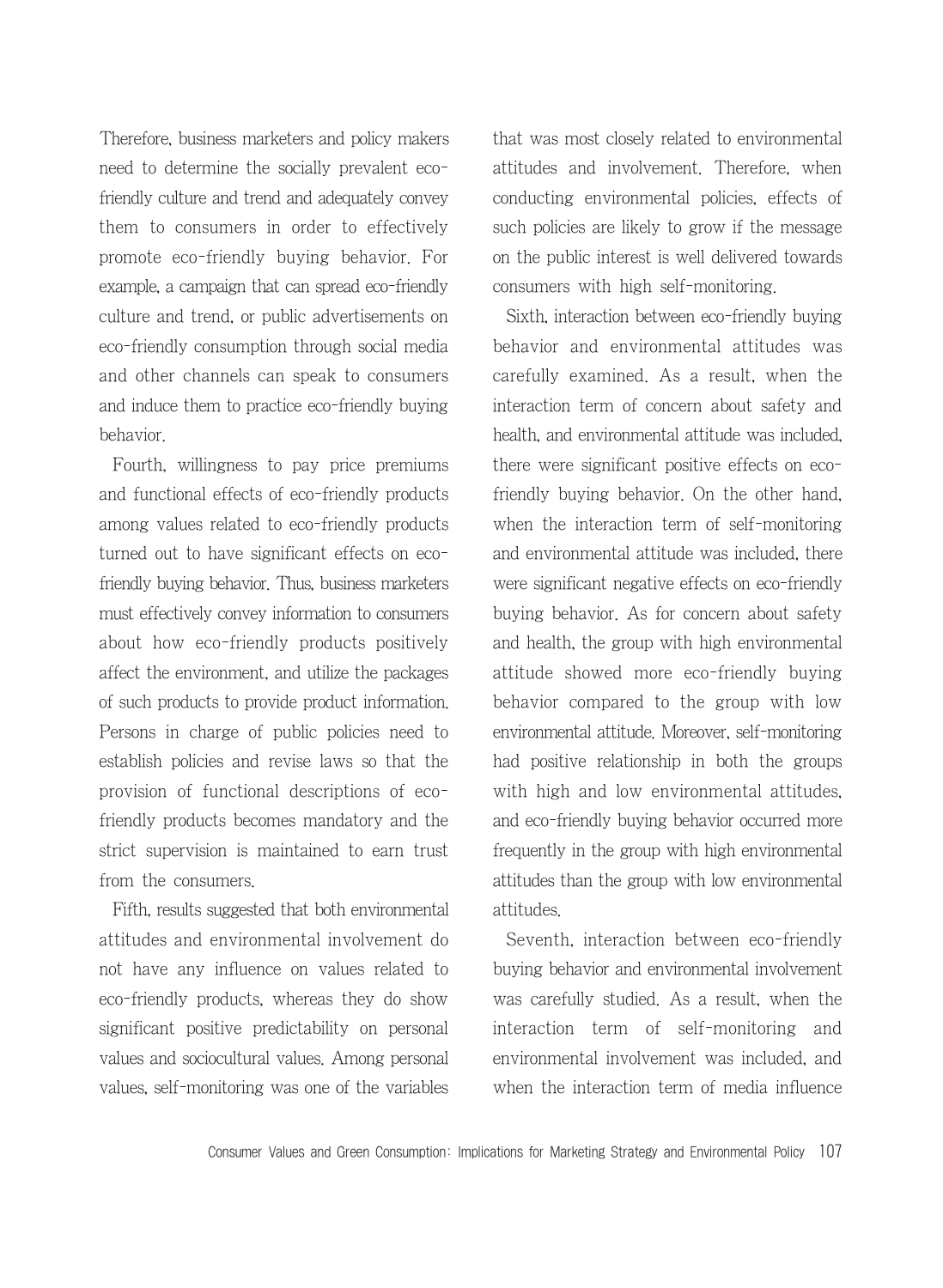and environmental involvement was included, there were significant positive effects on ecofriendly buying behavior. On the other hand, when the interaction term of perceived consumer effectiveness and environmental involvement was included, and when the interaction term of eco-friendly culture and trend, and environmental involvement was included, there were significant negative effects on eco-friendly buying behavior.

As for media influence, higher media exposure indicates increased eco-friendly buying behavior in the group with low environmental involvement, whereas higher media exposure indicates decreased eco-friendly buying behavior in the group with high environmental involvement. This result may be due to the fact that consumers that are already concerned about the environment and perceive its great importance tend to have much knowledge and purchase experience in eco-friendly products. Thus, when eco-friendly culture and trend are popular throughout the society and many people perceive and practice eco-friendly consumption through the media, they rather consider such behaviors as a cliché as all the others also do them. Accordingly, business marketers and policy makers need to divide consumers into groups and approach each group with unique strategies and policies. For example, new and intensified knowledge of eco-friendly buying behavior should be used when approaching a consumer group who already have eco-friendly mind, yet basic knowledge of eco-friendly buying behavior should be used when approaching a consumer group with no eco-friendly mind.

As for perceived consumer effectiveness, ecofriendly buying behavior is more frequently found in the group with high environmental involvement than the group with low environmental involvement; but the relationship between perceived consumer effectiveness and ecofriendly buying behavior in the two groups turned out to be opposite. This may be because for consumers that are already concerned about the environment and are aware of its importance, the excessive burden that their efforts can help the environment may have rather resulted in failure to practice eco-friendly buying behavior. In addition, as for eco-friendly culture and trend, eco-friendly buying behaviors are more frequently found in the group with high environmental involvement than the group with low environmental involvement.

This study provides not only the theoretical methodologies for eco-friendly buying behavior, but also qualitative information on values that consumers of both products and policies want, which will support future establishments of environment policies. Therefore, governments and business marketers can improve the efficiency of environment policies and activate eco-friendly buying behavior by stimulating the values that consumers actually want, rather than simply demanding eco-friendly buying behavior which has its limitation in practice. Also, custom-built strategies for each case can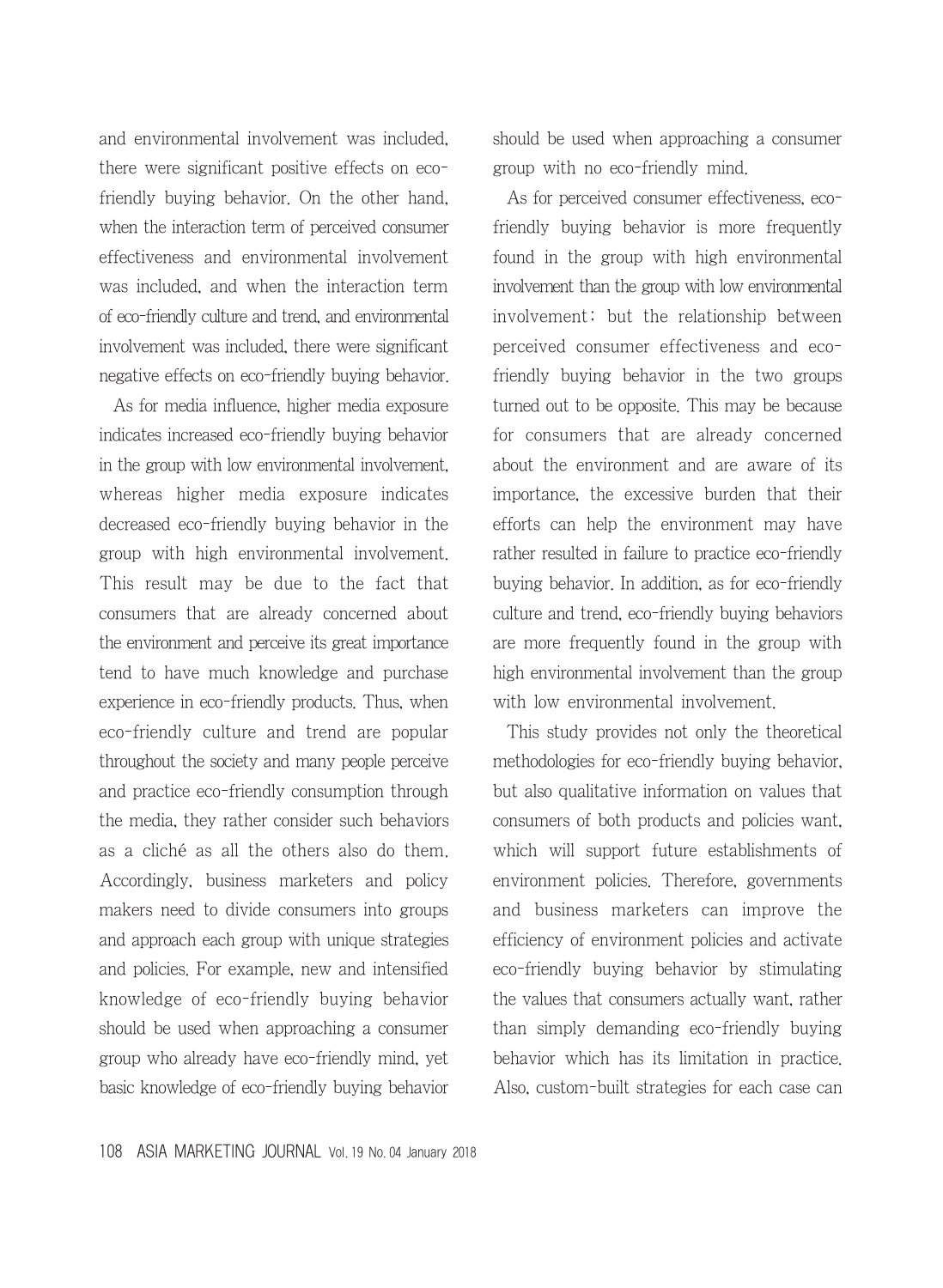result in reduced cost and increased participation from the consumers.

### Ⅵ. Discussions

This study holds significance for it comprehensively put together existing studies on eco-friendly consumption which have remained fragmentary. It expands the scope of research on eco-friendly consumption and can become the groundwork for further studies. Based on the results given from this study, more detailed and thorough research can be conducted in the future.

Previous studies on eco-friendly buying behavior only partially substantiated studies on demographic features, self, and knowlege or attitude towards the environment. However, these variables are not enough to explain the eco-friendly buying behavior in reality. Therefore, this study is meaningful in that it offers overall analysis on factors that affect eco-friendly buying behavior, such as consumers' perosnal values, sociocultural values, and values related to eco-friendly products. Also, this study contributes by empirically researching ecofriendly buying behavior through quantitative research based on results given from qualitative research.

As a result, it is expected that consumers who care about health and safety are more likely to actively commit eco-friendly buying behavior than consumers who do not. This reflects the need to revise existing strategies which convince the consumers only with moral and altruistic goal. Pursuading the consumers that eco-friendly buying behavior is clsoely related to individual's value and that it is necessary for one's interest and aim would be more successful. Moreover, it was shown that eco-friendly consumers are affected by ecofriendly culture and trend, and they consider the price and fuctional effects of eco-friendly products. When it comes to conducting marketing communications, therefore, strategies could be based on results from this research on environmental attitude and environmental involvement.

> $\langle$ Received December 8, 2017 $\rangle$  $\langle$  Accepted January 28, 2018 $\rangle$

### References

- Agrawal, N. & D. Maheswaran (2005). The effects of self-construal and commitment on persuasion. The Journal of Consumer Research, (4), 841-849.
- Aiken, L. S. & West, S. G. (1991). Multiple regression: testing and interpreting interactions. Newbury Park and London: Sage.

Anderson, W. T. Jr. and W. H. Cunningham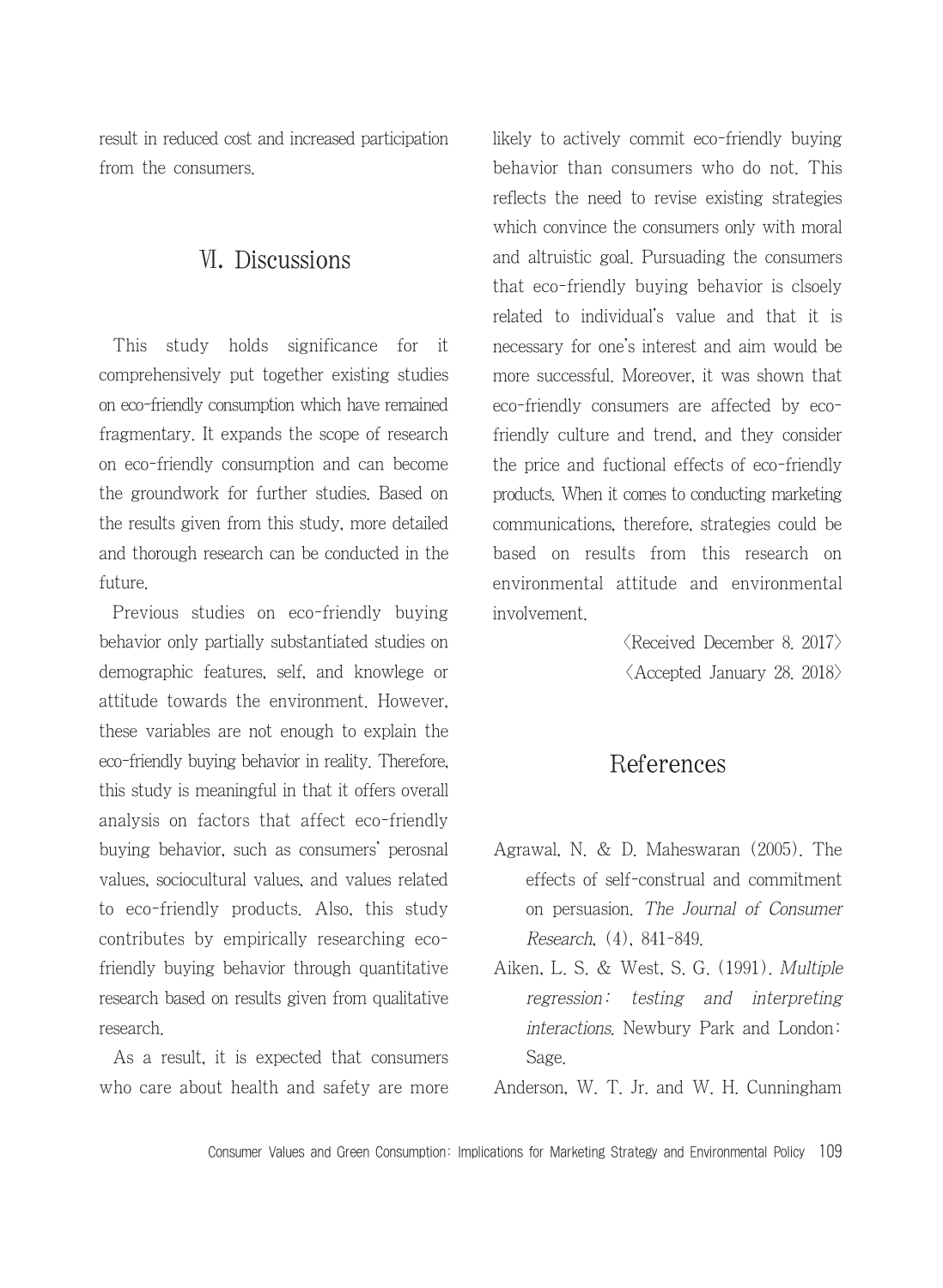(1972). The socially conscious consumer. Journal of Marketing, 36(3), 23-31.

- Balderjahn, I. (1988). Personality variables and environmental attitudes as predictors of ecologically responsible consumption patterns. Journal of Business Research, 17(1), 51- 56. doi:10.1016/0148-2963(88)90022-7.
- Bamberg, S. (2003). How does environmental concern influence specific environmentally related behaviors? a new answer to an old question. Journal of Environmental Psychology, 23(1), 21-32.
- Bandura, A. (1995). Self-efficacy in changing societies. New York, NY: Cambridge University Press.
- Berger, I. E. and R. M. Corbin (1992). Perceived consumer effectiveness and faith in others as moderators of environmentally responsible behaviors. Journal of Public Policy and Marketing,11(2), 79-89.
- DeFleur, M. & E. Dennis (1998). Understanding mass communication  $(6<sup>th</sup> Ed.)$ . Boston: Houghton Mifflin.
- Dunlap, R. E. & K. D. Van Liere (1978). The new environmental paradigm: a proposed measuring instrument and preliminary results. Journal of Environmental Education, 9(3), 10-19.
- Dunlap, R. E. & R. Scarce (1991). The pollpoll trends: Environmental problems and protection. Public Opinion Quarterly, 55, 651-672.
- Dunlap, R. E. & K. D. Van Liere, A. G.

Mertig and R. E. Jones (2000). Measuring endorsement of the new ecological paradigm: a revised NEP scale. Journal of Social Issues, 56(3), 425-442.

- AGEwert, A. and D. Baker (2001). Standing for where you sit: an exploratory analysis of the relationship between academic major and environment beliefs. Environment and behavior, 33(5), 687-707. doi:10.1177/0013 9160121973197.
- Fraj, E. & E. Martinez.(2006). Environmental values and lifestyles as determining factors of ecological consumer behaviour: an empirical analysis. Journal of Consumer Marketing, 23(3),133-144.
- Gam, H. J., H. Cao, C. Farr, and M. Kang (2010). Quest for the eco-apparel market: a study of mothers' willingness to purchase organic cotton clothing for their children. International Journal of Consumer Studies, 34, 648-656.
- Gamba, R. J. and S. Oskamp (1994). Factors influencing community residents' participation in commingled curbside recycling programs. Environment and Behavior, 26(5), 587- 612. doi:10.1177/0013916594265001.
- Grankvist, G. & A. Biel (2001). The importance of belief and purchase criteria in the choice of eco-labelled food products. Journal of Environmental Psychology, 21, 405-410.
- Grunert, S. C. & H. J. Juhl (1995). Values, environmental attitudes, and buying of organic foods. Journal of Economic Psychology, 16(1), 39-62.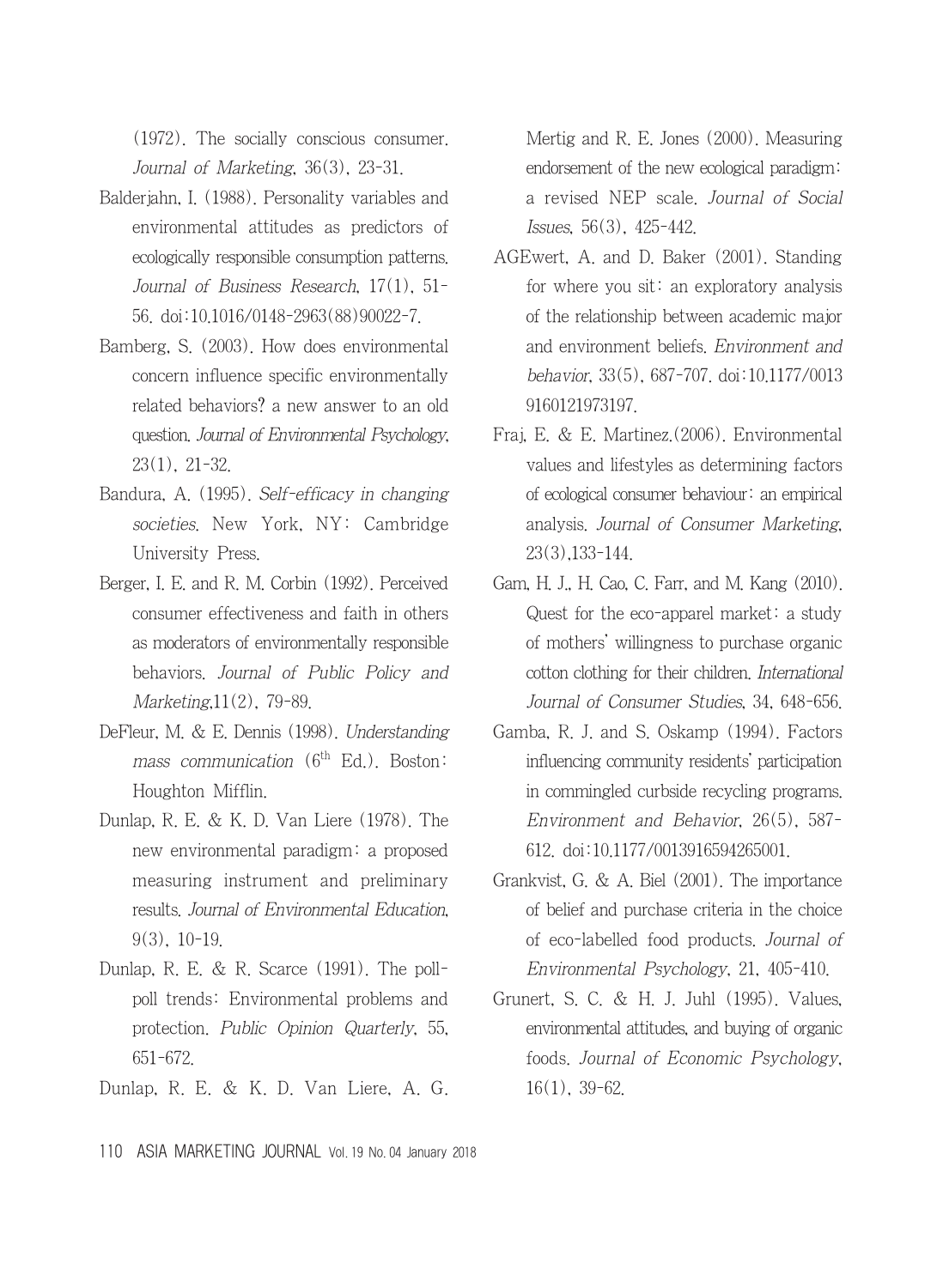- Guagnano, G. A. (2001). Altruism and marketlike behavior: an analysis of willingness to pay for recycled paper products. Population and Environment, 22(4), 425-438.
- Ha, J. H., W. Y. Cho, S. Y. Hong and Y. K. Jeong (2012). Successful Strategies for Eco-friendly Products –Flood of eco-friendly products, what should corporations do. CEO Information, Issue 863, 5p.
- Harris, J. D. & R. E. Freeman (2008). The impossibility of the separation thesis. Business Ethics Quarterly, 18(106), 547- 548.
- Heo, K.O., E.H. Lee, S.W. Kim, and K.J. Kim (2006). Consumer Trends and Market. Kyomoon Publishing Company.
- Jacobs, H. E., J. S. Bailey, and J. I. Crews (1984). Development and analysis of a community-based resource recovery program. Journal of Applied Behavior Analysis, 17 (2), 127-145. doi:10.1901/jaba.1984.17-127.
- Jeong, J. H..(2009). Weekly Focus. LG Business Insight, 3(4), 37-44.
- Kim, K. S.(2007). AMOS Structural Equation Model Analysis," Han Narae.
- Kim, Y. S.(2011). Foreseeing IFA Europe Home Appliances-Smart, Eco-friendly. Herald News, May  $11^{\text{th}}$ .
- Kim, Y. and S. M. Choi (2005). Antecedents of green purchase behavior: an examination of collectivism, environmental concern and PCE. Advances in Consumer Research, 32 (1), 592-599.
- Kim, N. D. (2010). Special Lecture on Marketing: Recent Context and Analysis of South Korea's Consuming Trends-Trend is not what you find, but what you re-translate. A product that fits the consumer trend and value will succeed despite the recession. Korea Employees Federation (Monthly Management World), 372(0), 24-27.
- Kinner, T. C., J. R. Taylor and S. A. Ahmed (1974). Ecologically concerned consumers: Who are they?. Journal of Marketing, 38 (2), 20-24.
- Lansana, F. M. (1992). Distinguishing potential recyclers from nonrecyclers: a basis for developing recycling strategies. Journal of Environmental Education. 23(2), 16-23. doi:10.1080/00958964.1992.9942792.
- Lee, K. (2011). The green purchase behavior of Hong Kong young consumers: the role of peer influence, local environmental involvement, and concrete environmental knowledge. Journal of International Consumer Marketing, 23((1), 21-44.
- Lee, H. J. & S. Y. Park (2013). Environmental orientation in going green: a qualitative approach to consumer psychology and sociocultural factors of green consumption. Journal of Global Scholars of Marketing Science, 23(3), 245-262.
- Lockie, S. K. Lyons, G. Lawrence & K. Mummery (2002). Eating green: motivation behind organic food consumption in Australia. Sociologia Ruralis, 42, 23-40.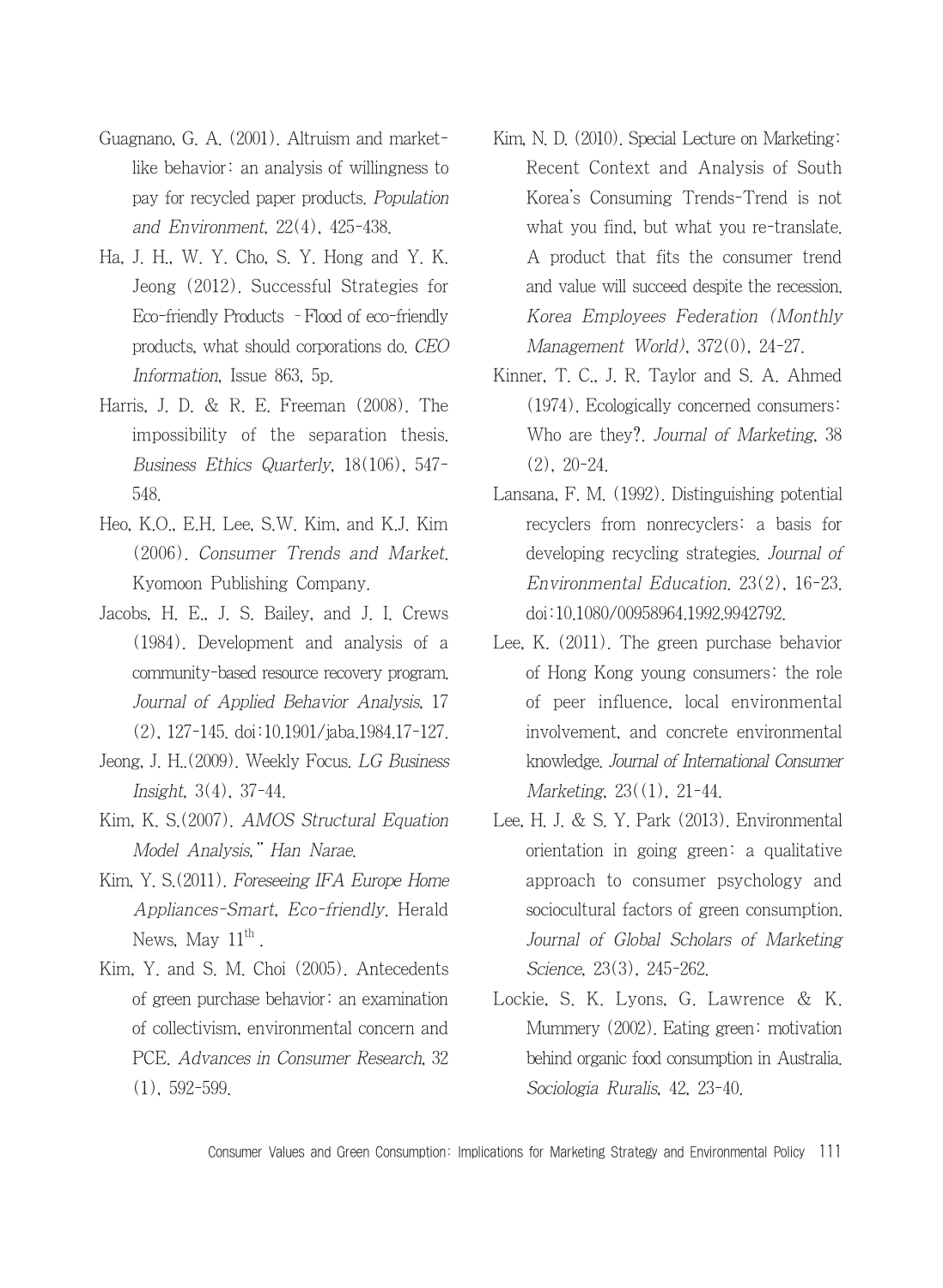- Lowe, P. D. & D. Morrison (1984). Bad news or good news: Environmental Politics and mass media. Sociological Review, 32(1), 75-90.
- Magnusson, M. K., A. Avrola, U. K. Hursti Koivisto, L. Aberg & P. O. Sjoden (2001). Attitude towards organic foods among Swedish consumers. British Food Journal, 103, 209-226.
- Maguire, K. B., N. Owens, and N. B. Simon (2004). The price premiumfor organic baby food: a hedonic analysis. Journal of Agricultural and Resource Economics, 29 (1), 132-149.
- Markus, H. & S. Kitayama (1991). Culture and self: Implications for cognition, emotion, and motivation. Psychological Riview, 98, 224-253.
- McCarty, J. A, and L. J. Shrum(1994). The Recycling of Solid Wastes: Personal and Cultural Values and Attitudes about Recycling as Antecedents of Recycling Behavior. Journal of Business Research, 30(May), 53-62.
- McCarty, J. A, and L. J. Shrum(2001). The influence of individualism, collectivism, and locus of control of environmental beliefs and behavior. Journal of Public Policy & Marketing, 20(1), 93-104.
- Mead, G. H.(1934). Mind, self and society. Chicago: University of Chicago Press.
- Nunnally Jum, C, & Bernstein Ira, H. (1978). Psychometric theory: New York: McGraw-

Hill.

- Oskamp, S., M. J. Harrington, T. C. Edwards, D. Sherwood, S. M. Okuda, and D. C. Swanson (1991). Factors influencing household recycling behavior. Environment and Behavior, 23(4), 494-519. doi:10.1177/0013916591234005.
- Owens, J., S. Dickerson, and D. L. Macintosh (2000). Demographic covariates of residential recycling efficiency. Environment and Behavior, 32(5), 637-650. doi:10.1177/ 00139160021972711.
- Peter, J. P. & Olson, J. C. (2008). Consumer behavior and Marketing Strategy. New York: McGraw-Hill.
- PR newswire(2015) 4 in 5 Consumers Think Eco-friendly Products Cost More Green http://www.prnewswire.com/news-releases /4-in-5-consumers-think-eco-friendlyproducts-cost-more-green-300061649.html
- Qader, I. K. A. & Y. Zainuddin (2011). The influence of media exposure, safety and health concerns, and self-efficacy on environmental attitudes towards electronic green products. Asian Academy of Management Journal, 16(2), 167-186.
- Reizenstein, R. C., G. E. Hills, and J. W. Philpot (1974). Willingness to pay for control of air pollution: a demographic analysis. In Curhan, R. C.(ed.), 1974 Combined Proceedings, American Marketing Association, Chicago, IL, 323-328.
- Roberts, J. A.(1995). Profiling levels of socially responsible consumer behavior: a cluster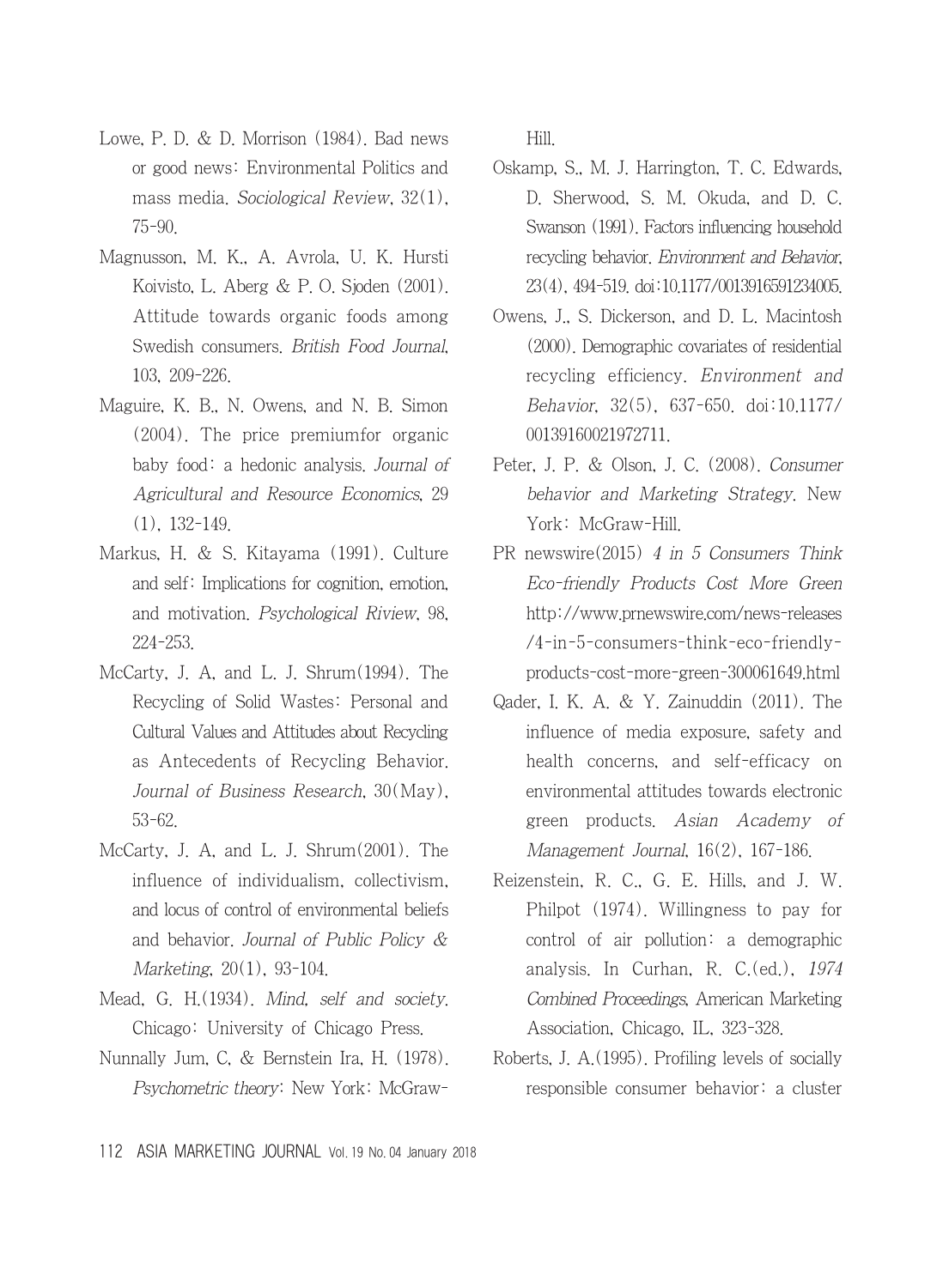analytic approach and its implications for marketing. Journal of Marketing Theory and Practice, fall, 97-117.

- Roberts, J. A.(1996). Green consumers in the 1990s: profile and implications for advertising. Journal of Business Research, 36(3), 217- 231.
- Rokeach, M. (1973). The Nature of human values, Free Press, New York.
- Rundmo, T. (1999). Perceived risk, health and consumer behaviour. Journal of Risk Research, 2(3), 187-200.
- Schultz, P. W. (2001). The structure of environmental concern: concern for self, other people, and the biosphere, Journal of Environmental Psychology, 21(4), 327- 339. doi: 10.1006/jevp.2001.0227.
- Schultz, P.W.& S. Oskamp (1996). Effort as a Moderator of the Attitude-Behavior Relationship: General Environmental Concern and Recycling, Social Psychology Quarterly, 59(4), 375-383.
- Schultz, P. W., C. Shriver, J. J. Tabanico and A. M. Khazian (2004). Implicit connections with nature. Journal of Environmental Psychology, 24(1), 31-42.
- Schwartz, S. H. (1994). Are there universal aspects in the structure and contents of human values?. Journal of Social Issues, 50(4), 19-45. doi:10.1111/j.15404560.1994. tb01196.x.
- Seong, T. J.(2011). Easy Statistical Analysis using SPSS/AMOS. Seoul: Hakji Publishing

Company, 255-278.

- Snyder, M. (1974). The self-monitoring of expressive behavior. Journal of Personality and Social Psychology, 30(4), 526-537.
- Snyder, M. (1979). Self-monitoring processes. In Advances in Experimental Social Psychology. 12. edited by Leonard Berkowitz, 85-128: Academic Press. ISBN 0065-2601.
- Son, M. J., W. H., Lee, and T. J. Nam (2007). A study on Product Design that Induces Eco-friendly Behavior. Korea Institute of Design Symposium Presentation File. 30-31.
- Soyez, K. (2012). How national cultural values affect pro-environmental consumer behavior. International Marketing Review, 29(6), 623-646.
- Steenkamp, J-B.E.M. & M.G. de Jong (2010). A global investigation into the constellation of consumer attitudes toward global and local products. Journal of Marketing, 74 (6), 18-40.
- Stern, P. C. & T. Dietz (2004). The value basis of environmental concern. Journal of Social Issues, 50(3), 65-84.
- Straughan, R. S. & J. A. Roberts (1999). Environmental segmentation alternatives: a look at green consumer behavior in the new millenium. Journal of Consumer Marketing, 16(6), 558-575.
- Suhultz, P. W. & S. Oskamp (1996). Effort as a moderator of the attitude-behavior relationship. Social Psychology Quartely, 59(4), 375-383.